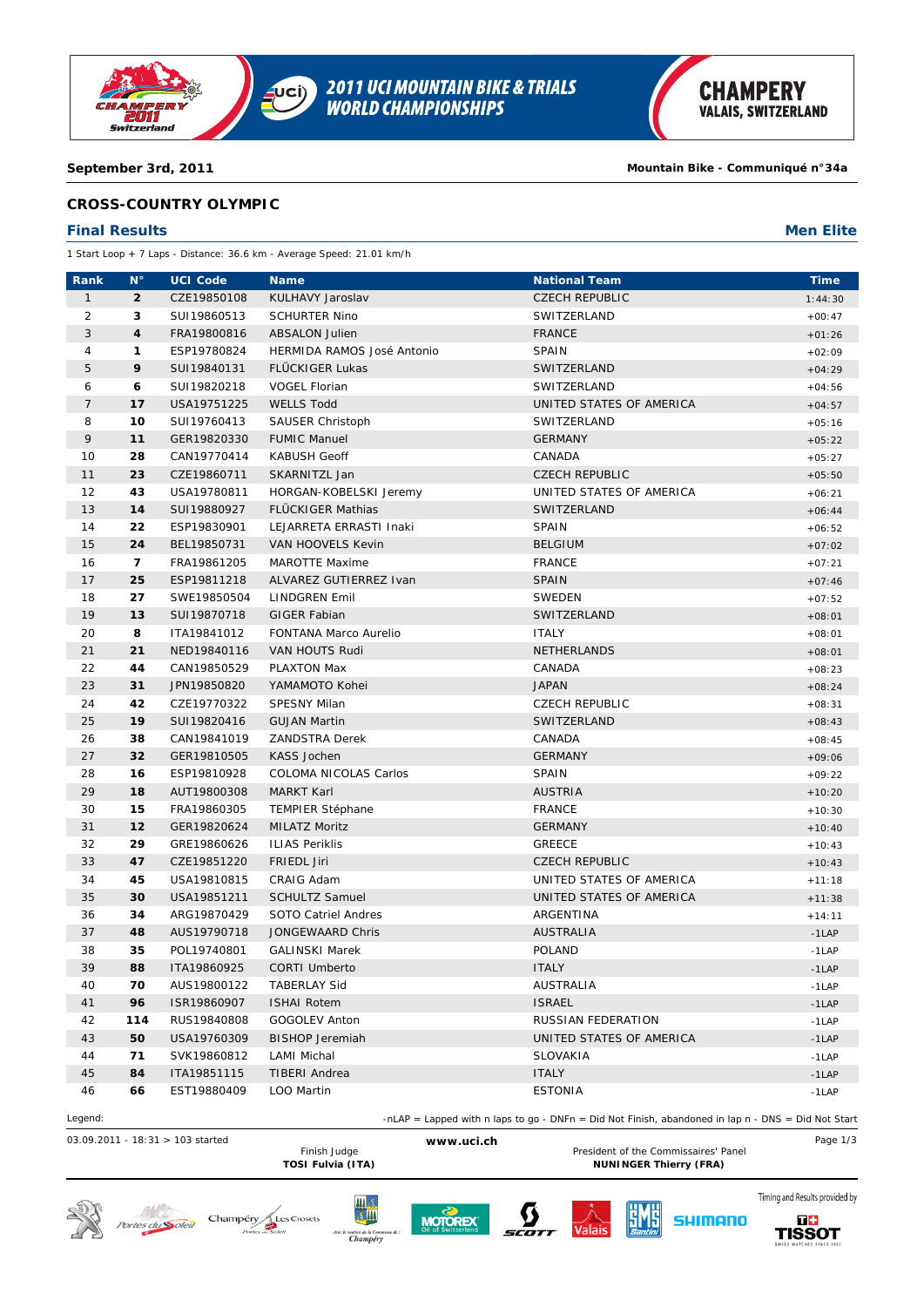

# **CROSS-COUNTRY OLYMPIC**

### **Final Results Men Elite**

1 Start Loop + 7 Laps - Distance: 36.6 km - Average Speed: 21.01 km/h

| Rank | $N^{\circ}$ | <b>UCI Code</b> | <b>Name</b>                      | <b>National Team</b>       | <b>Time</b> |
|------|-------------|-----------------|----------------------------------|----------------------------|-------------|
| 47   | 87          | GER19850405     | <b>MENNEN Robert</b>             | <b>GERMANY</b>             | $-1$ LAP    |
| 48   | 52          | BRA19790814     | <b>VALERIANO Rubens</b>          | <b>BRAZIL</b>              | $-1$ LAP    |
| 49   | 51          | AUT19861124     | <b>HOCHENWARTER Uwe</b>          | <b>AUSTRIA</b>             | $-1$ LAP    |
| 50   | 65          | NOR19830225     | FAGERLI Ole Christian            | <b>NORWAY</b>              | $-1$ LAP    |
| 51   | 64          | POR19861112     | ROSA David Joao Serralheiro      | PORTUGAL                   | $-1$ LAP    |
| 52   | 75          | NZL19880607     | <b>JONES Carl</b>                | NEW-ZEALAND                | $-1$ LAP    |
| 53   | 39          | HUN19820918     | PARTI Andras                     | <b>HUNGARY</b>             | $-1$ LAP    |
| 54   | 53          | AUT19790625     | LAKATA Alban                     | <b>AUSTRIA</b>             | $-1$ LAP    |
| 55   | 81          | AUS19850809     | MCCONNELL Daniel                 | <b>AUSTRALIA</b>           | $-1$ LAP    |
| 56   | 86          | CAN19860914     | MORKA Adam                       | CANADA                     | $-1$ LAP    |
| 57   | 57          | AUT19770520     | <b>METZLER Hannes</b>            | <b>AUSTRIA</b>             | $-1$ LAP    |
| 58   | 61          | ITA19841004     | <b>CASAGRANDE Michele</b>        | <b>ITALY</b>               | $-1$ LAP    |
| 59   | 46          | UKR19800315     | RYSENKO Sergji                   | UKRAINE                    | $-1$ LAP    |
| 60   | 80          | RUS19840414     | PECHENIN Evgeniy                 | RUSSIAN FEDERATION         | $-2LAP$     |
| 61   | 93          | UKR19820116     | GERASHCHENKO Oleksandr           | UKRAINE                    | $-2LAP$     |
| 62   | 73          | POR19881207     | FERREIRA Tiago Jorge Oliveira    | <b>PORTUGAL</b>            | $-2LAP$     |
| 63   | 85          | COL19820710     | PAEZ LEON Hector Leonardo        | COLOMBIA                   | $-2LAP$     |
| 64   | 125         | COL19870821     | <b>RENDON Eddie Andres</b>       | COLOMBIA                   | $-2LAP$     |
| 65   | 105         | AUT19870717     | <b>GEHBAUER Robert</b>           | <b>AUSTRIA</b>             | $-2LAP$     |
| 66   | 104         | USA19841209     | PAXSON Spencer                   | UNITED STATES OF AMERICA   | $-2LAP$     |
| 67   | 36          | CZE19840605     | <b>ULMAN Matous</b>              | <b>CZECH REPUBLIC</b>      | $-2LAP$     |
| 68   | 90          | USA19731223     | <b>BRODERICK Michael</b>         | UNITED STATES OF AMERICA   | $-2LAP$     |
| 69   | 117         | JPN19860109     | <b>ONODERA Ken</b>               | <b>JAPAN</b>               | $-2LAP$     |
| 70   | 49          | GER19750517     | <b>KURSCHAT Wolfram</b>          | <b>GERMANY</b>             | $-2LAP$     |
| 71   | 55          | CAN19830407     | <b>HADLEY Matthew</b>            | CANADA                     | $-3LAP$     |
| 72   | 77          | ITA19840911     | LONGO Tony                       | <b>ITALY</b>               | $-3LAP$     |
| 73   | 110         | COL19850103     | ROJAS ROJAS Mario Alberto        | COLOMBIA                   | $-3LAP$     |
| 74   | 58          | NAM19831011     | <b>BASSINGTHWAIGHTE Marc</b>     | <b>NAMIBIA</b>             | $-3LAP$     |
| 75   | 97          | ARG19821221     | CARACCIOLI Luciano               | ARGENTINA                  | $-3LAP$     |
| 76   | 69          | BRA19780719     | CRUZ DE SOUZA Edivando           | <b>BRAZIL</b>              | $-3LAP$     |
| 77   | 92          | JPN19821015     | YAMAMOTO Kazuhiro                | <b>JAPAN</b>               | $-3LAP$     |
| 78   | 82          | DEN19791101     | <b>JUSTESEN Benjamin Wittrup</b> | <b>DENMARK</b>             | $-3LAP$     |
| 79   | 67          | JPN19870515     | <b>HIRANO Seiya</b>              | <b>JAPAN</b>               | $-3LAP$     |
| 80   | 91          | AUS19870121     | <b>NORRIS Lachlan</b>            | <b>AUSTRALIA</b>           | $-3LAP$     |
| 81   | 72          | DEN19800108     | <b>NIELSEN Klaus</b>             | <b>DENMARK</b>             | $-3LAP$     |
| 82   | 78          | CHI19791012     | SILVA IBACETA Cristobal          | CHILE                      | $-3LAP$     |
| 83   | 113         | CRO19860927     | SIMCIC Dani                      | CROATIA                    | $-3LAP$     |
| 84   | 112         | CRC19850615     | MONTOYA CANTILLO Paolo Cesar     | <b>COSTA RICA</b>          | $-4LAP$     |
| 85   | 109         | HKG19810424     | CHAN Chun Hing                   | HONG-KONG, CHINA           | $-4$ LAP    |
| 86   | 62          | RSA19880930     | <b>BUYS Philip</b>               | SOUTH AFRICA               | $-4$ LAP    |
| 87   | 106         | CHN19880130     | <b>TONG Weisong</b>              | PEOPLE'S REPUBLIC OF CHINA | $-4LAP$     |
| 88   | 118         | CHI19730919     | PLAUT GUZMAN Claus               | <b>CHILE</b>               | $-4LAP$     |
| 89   | 124         | MEX19831224     | VALENCIA GUADARRAMA Emmanuel     | <b>MEXICO</b>              | $-4LAP$     |
| 90   | 115         | CAN19830530     | <b>WATSON Andrew</b>             | CANADA                     | $-4LAP$     |
| 91   | 123         | KOR19840207     | NA Sang Hoon                     | REPUBLIC OF KOREA          | $-4$ LAP    |
|      | 20          | ESP19840925     | MANTECON GUTIERREZ Sergio        | <b>SPAIN</b>               | DNF4        |

Legend: -nLAP = Lapped with n laps to go - DNFn = Did Not Finish, abandoned in lap n - DNS = Did Not Start

03.09.2011 - 18:31 > 103 started **www.uci.ch** Page 2/3

Finish Judge **Example 20 WWW.ucl.cn**<br>TOSI Fulvia (ITA) **President of the Commissaires' Panel**<br>NUNINGER Thierry (FRA) **NUNINGER Thierry (FRA)** 















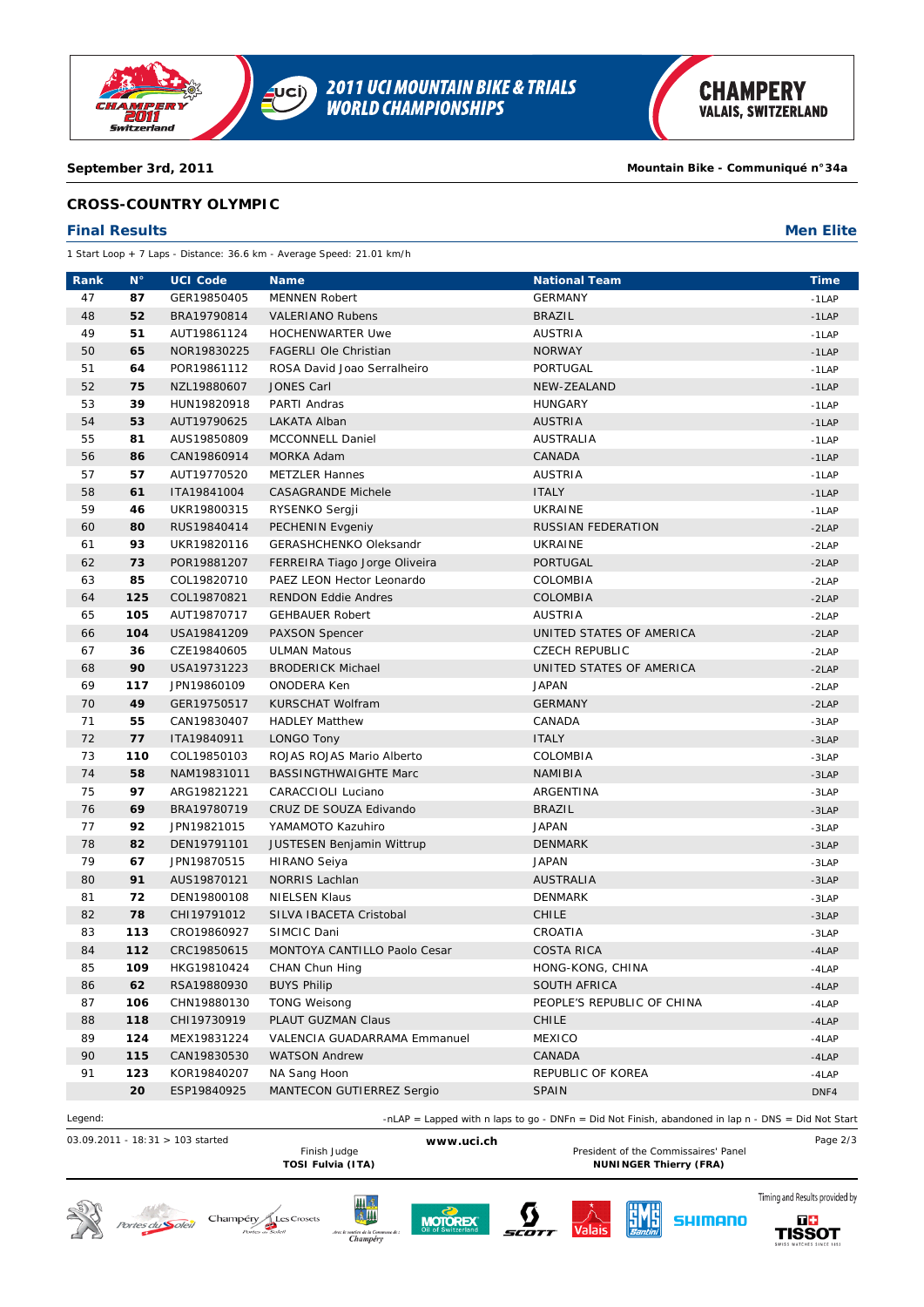

# **CROSS-COUNTRY OLYMPIC**

### **Final Results Men Elite**

1 Start Loop + 7 Laps - Distance: 36.6 km - Average Speed: 21.01 km/h

| Rank | $N^{\circ}$ | <b>UCI Code</b> | <b>Name</b>                    | <b>National Team</b>             | <b>Time</b>      |
|------|-------------|-----------------|--------------------------------|----------------------------------|------------------|
|      | 26          | GBR19820412     | <b>KILLEEN Liam</b>            | <b>GREAT BRITAIN</b>             | DNF4             |
|      | 5           | RSA19870916     | <b>STANDER Burry</b>           | SOUTH AFRICA                     | DNF4             |
|      | 41          | ESP19840909     | RUZAFA CUETO Ruben             | <b>SPAIN</b>                     | DNF4             |
|      | 100         | ARG19870120     | GASCO Dario Alejandro          | ARGENTINA                        | DNF4             |
|      | 103         | RUS19850203     | <b>SINTSOV Anton</b>           | RUSSIAN FEDERATION               | DNF <sub>3</sub> |
|      | 99          | CHI19830909     | PUSCHEL Javier Eduardo         | <b>CHILE</b>                     | DNF3             |
|      | 76          | RUS19830521     | <b>MEDVEDEV Alexey</b>         | <b>RUSSIAN FEDERATION</b>        | DNF <sub>3</sub> |
|      | 56          | AUT19801011     | SOUKUP Christoph               | <b>AUSTRIA</b>                   | DNF1             |
|      | 79          | GRE19860512     | PATTES-TOUMANIS Georgios       | <b>GREECE</b>                    | DNF <sub>1</sub> |
|      | 59          | SWE19820602     | DARVELL Magnus                 | SWEDEN                           | DNF1             |
|      | 126         | TUR19790517     | YILDIRIM Hakan                 | <b>TURKEY</b>                    | <b>DNFO</b>      |
|      | 33          | FIN19840329     | VASTARANTA Jukka               | <b>FINLAND</b>                   | <b>DNS</b>       |
|      | 68          | HUN19790113     | <b>BURUCZKI Szilard</b>        | <b>HUNGARY</b>                   | <b>DNS</b>       |
|      | 89          | SRB19840513     | DJURDJIC Bojan                 | <b>SERBIA</b>                    | <b>DNS</b>       |
|      | 98          | CHI19810127     | ARAVENA GARCIA Gonzalo Eduardo | <b>CHILE</b>                     | <b>DNS</b>       |
|      | 108         | VEN19870209     | PARRA Ruben                    | BOLIVARIAN REPUBLIC OF VENEZUELA | <b>DNS</b>       |
|      | 111         | VEN19851105     | <b>GUZMAN Antonio</b>          | BOLIVARIAN REPUBLIC OF VENEZUELA | <b>DNS</b>       |
|      | 116         | POL19870709     | <b>BRZOZKA Adrian</b>          | <b>POLAND</b>                    | <b>DNS</b>       |
|      | 121         | RUS19870617     | <b>MEDVEDEV Dmitry</b>         | <b>RUSSIAN FEDERATION</b>        | <b>DNS</b>       |

| Legend:                            |                         |                                                    |                                                                            |                                                                                     |       |        |                                                                  |          | -nLAP = Lapped with n laps to go - DNFn = Did Not Finish, abandoned in lap n - DNS = Did Not Start |
|------------------------------------|-------------------------|----------------------------------------------------|----------------------------------------------------------------------------|-------------------------------------------------------------------------------------|-------|--------|------------------------------------------------------------------|----------|----------------------------------------------------------------------------------------------------|
| $03.09.2011 - 18:31 > 103$ started |                         |                                                    | Finish Judge<br>TOSI Fulvia (ITA)                                          | www.uci.ch<br>President of the Commissaires' Panel<br><b>NUNINGER Thierry (FRA)</b> |       |        |                                                                  | Page 3/3 |                                                                                                    |
| SO                                 | Portes du <b>Soleil</b> | Champéry<br><b>Les Crosets</b><br>Portes du Soleil | Щ-\$<br><mark>\$Щ</mark><br>Avec le soutien de la Commune de :<br>Champéry | <b>MOTOREX</b>                                                                      | SCOTT | Valais | $\left \frac{\mathbf{S}}{\mathbf{S}}\mathbf{M}\mathbf{S}\right $ | SHIMANO  | Timing and Results provided by<br>TH.<br><b>TISSOT</b><br>SWISS WATCHES SINCE 1853                 |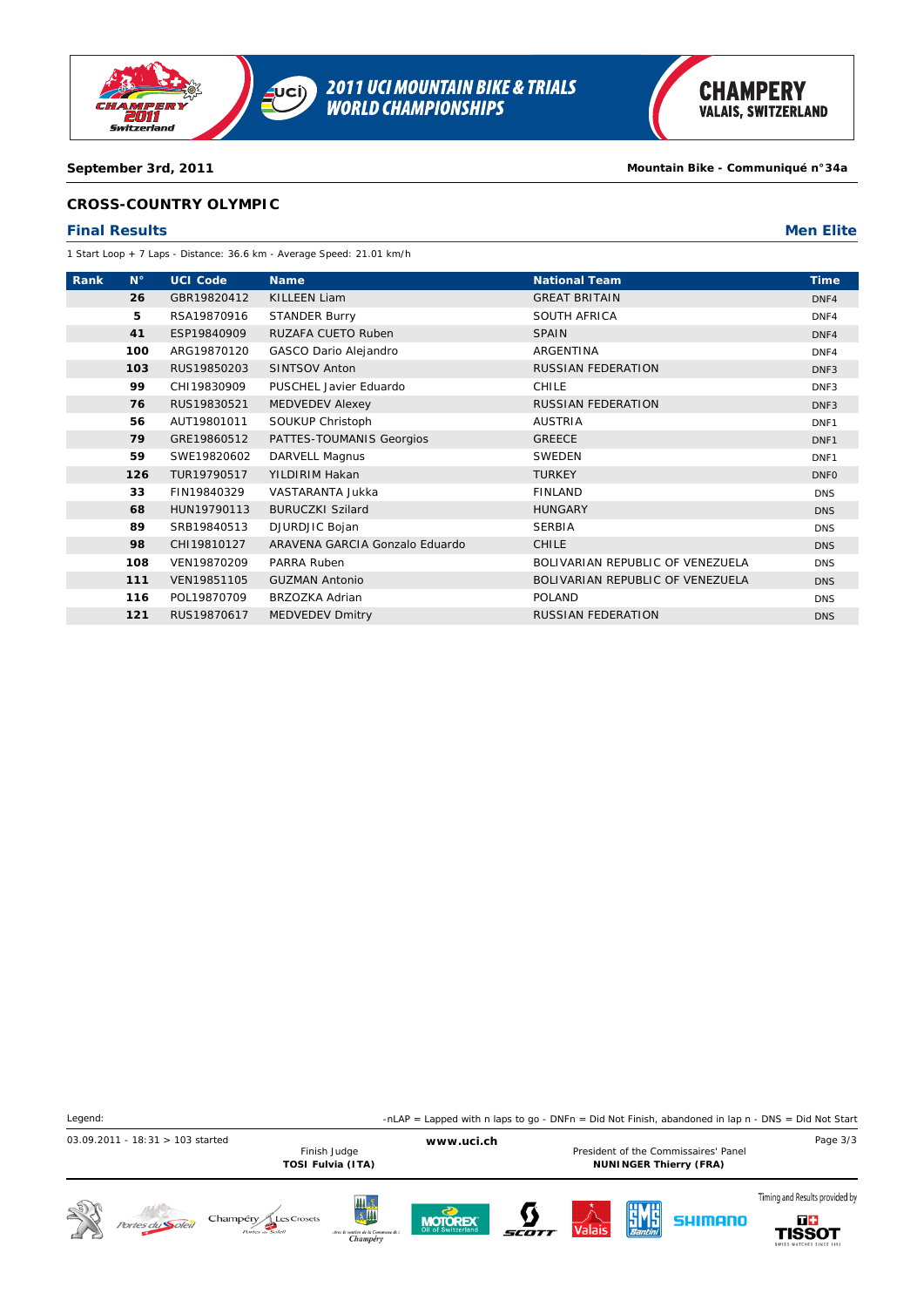

**2011 UCI MOUNTAIN BIKE & TRIALS<br>WORLD CHAMPIONSHIPS**  $\overline{\mathbf{C}}$ 

**CHAMPERY VALAIS, SWITZERLAND** 

**September 3rd, 2011 Mountain Bike - Communiqué n°34b**

# **CROSS-COUNTRY OLYMPIC**

# **Race Analysis Men Elite**

| Rank            | Ν°                       | <b>Name</b>                                                                            |                            |                        | <b>National Team</b>                                                                                          |           |       |           |       |                      |            | Avg   | Time              | Gap      |
|-----------------|--------------------------|----------------------------------------------------------------------------------------|----------------------------|------------------------|---------------------------------------------------------------------------------------------------------------|-----------|-------|-----------|-------|----------------------|------------|-------|-------------------|----------|
|                 | START LOOP               | LAP 1                                                                                  | LAP <sub>2</sub>           | LAP 3                  | LAP <sub>4</sub>                                                                                              |           | LAP 5 |           | LAP 6 |                      | LAP 7      |       |                   |          |
| $1^{\circ}$     | $\overline{2}$           | <b>KULHAVY Jaroslav</b>                                                                |                            | <b>CZE</b>             | <b>CZECH REPUBLIC</b>                                                                                         |           |       |           |       |                      |            | 21.01 | 1:44:30           |          |
|                 | $6:19$ (2)<br>$6:19$ (2) | $20:00$ (2)<br>$13:41$ (2)                                                             | $33:43$ (2)<br>13:43(6)    | $13:55$ (2)            | 47:38 (2) 1:01:42 (2) 1:15:57 (2) 1:30:01 (1) 1:44:30 (1)<br>$14:04$ (2) $14:15$ (1)                          |           |       | 14:04     | (1)   | $14:29$ (1)          |            |       |                   |          |
| $\overline{2}$  | 3                        | <b>SCHURTER Nino</b>                                                                   |                            | SUI                    | <b>SWITZERLAND</b>                                                                                            |           |       |           |       |                      |            | 20.86 | 1:45:17           | $+00:47$ |
|                 | $6:19$ (1)               | 19:58<br>33:42<br>(1)                                                                  | (1)                        |                        | 47:38 (1) 1:01:37 (1) 1:15:56 (1) 1:30:25 (2) 1:45:17                                                         |           |       |           |       |                      | (2)        |       |                   |          |
|                 | $6:19$ (1)               | 13:39<br>(1)                                                                           | 13:44(7)                   | $13:56$ (3)            | 13:59 (1) 14:19 (2) 14:29 (2) 14:52                                                                           |           |       |           |       |                      | (4)        |       |                   |          |
| 3               | $\overline{4}$           | <b>ABSALON Julien</b>                                                                  |                            | <b>FRA</b>             | <b>FRANCE</b>                                                                                                 |           |       |           |       |                      |            | 20.73 | 1:45:56           | $+01:26$ |
|                 | 6:23(4)<br>6:23(4)       | 20:09<br>(4)<br>13:46<br>(5)                                                           | $33:46$ (4)<br>$13:37$ (2) | $13:56$ (3)            | 47:42 (4) 1:01:55 (4) 1:16:21 (3) 1:31:01 (3) 1:45:56<br>14:13 (4) 14:26 (3) 14:40 (3)                        |           |       |           |       | 14:55                | (3)<br>(5) |       |                   |          |
| $\overline{4}$  | $\mathbf{1}$             | <b>HERMIDA RAMOS José Antonio</b>                                                      |                            | <b>ESP</b>             | <b>SPAIN</b>                                                                                                  |           |       |           |       |                      |            | 20.59 | 1:46:39           | $+02:09$ |
|                 | 6:25<br>(5)              | 33:48<br>20:11<br>(6)                                                                  | (6)                        |                        | 47:39 (3) 1:01:45 (3) 1:16:41 (4) 1:31:43 (4) 1:46:39                                                         |           |       |           |       |                      | (4)        |       |                   |          |
|                 | 6:25(5)                  | 13:46<br>(5)                                                                           | $13:37$ (2)                | 13:51(1)               | 14:06 (3) 14:56 (7) 15:02 (7) 14:56                                                                           |           |       |           |       |                      | (6)        |       |                   |          |
| 5               | 9<br>6:44(10)            | <b>FLÜCKIGER Lukas</b><br>21:02(13)                                                    | $34:57$ (9)                | <b>SUI</b>             | <b>SWITZERLAND</b><br>49:19 (9) 1:04:09 (8) 1:18:39 (6) 1:33:40 (5) 1:48:59 (5)                               |           |       |           |       |                      |            | 20.15 | 1:48:59           | $+04:29$ |
|                 | 6:44(10)                 | 14:18(21)                                                                              | 13:55(8)                   | 14:22(11)              | $14:50(10)$ $14:30(4)$                                                                                        |           |       |           |       | 15:01 (6) 15:19 (11) |            |       |                   |          |
| 6               | 6                        | <b>VOGEL Florian</b>                                                                   |                            | <b>SUI</b>             | <b>SWITZERLAND</b>                                                                                            |           |       |           |       |                      |            | 20.07 | 1:49:26           | $+04:56$ |
|                 | $6:22$ (3)               | $20:09$ (3)<br>13:47(7)                                                                | 33:44(3)                   |                        | 47:57 (5) 1:03:05 (5) 1:18:21 (5) 1:34:09 (6) 1:49:26 (6)<br>15:08 (23) 15:16 (19) 15:48 (23) 15:17 (10)      |           |       |           |       |                      |            |       |                   |          |
| $\overline{7}$  | $6:22$ (3)<br>17         | <b>WELLS Todd</b>                                                                      | 13:35(1)                   | 14:13(8)<br><b>USA</b> | UNITED STATES OF AMERICA                                                                                      |           |       |           |       |                      |            | 20.06 | 1:49:27           | $+04:57$ |
|                 | 7:41(40)                 | 21:53(30)                                                                              | 36:16(26)                  |                        | 50:30 (19) 1:05:09 (15) 1:19:47 (10) 1:34:43 (8) 1:49:27 (7)                                                  |           |       |           |       |                      |            |       |                   |          |
|                 | 7:41(40)                 | 14:12(15)                                                                              | 14:23(18)                  | 14:14(9)               | 14:39 (5) 14:38 (5) 14:56 (5) 14:44                                                                           |           |       |           |       |                      | (2)        |       |                   |          |
| 8               | 10                       | <b>SAUSER Christoph</b>                                                                |                            | SUI                    | SWITZERLAND                                                                                                   |           |       |           |       |                      |            | 20.01 | $1:49:46$ +05:16  |          |
|                 | 7:26(33)<br>7:26(33)     | 21:21(22)<br>13:55(8)                                                                  | 35:21(12)<br>14:00(9)      | 14:20 (10)             | 49:41 (10) 1:04:26 (9) 1:19:28 (8) 1:34:44 (9) 1:49:46<br>14:45 (8) 15:02 (10) 15:16 (11) 15:02 (7)           |           |       |           |       |                      | (8)        |       |                   |          |
| 9               | 11                       | <b>FUMIC Manuel</b>                                                                    |                            | <b>GER</b>             | <b>GERMANY</b>                                                                                                |           |       |           |       |                      |            | 19.99 | 1:49:52           | $+05:22$ |
|                 | 6:41(9)                  | 20:52(7)                                                                               | 34:54(8)                   |                        | 48:59 (8) 1:03:53 (7) 1:18:52 (7) 1:34:22 (7) 1:49:52 (9)                                                     |           |       |           |       |                      |            |       |                   |          |
|                 | 6:41(9)                  | 14:11 (13)                                                                             | 14:02(10)                  | $14:05$ (5)            | 14:54 (15) 14:59 (9) 15:30 (14) 15:30 (15)                                                                    |           |       |           |       |                      |            |       |                   |          |
| 10 <sup>°</sup> | 28<br>7:16(27)           | <b>KABUSH Geoff</b><br>21:30 (26)                                                      | 36:02(24)                  | <b>CAN</b>             | <b>CANADA</b><br>50:31 (20) 1:05:22 (17) 1:20:25 (16) 1:35:12 (11) 1:49:57 (10)                               |           |       |           |       |                      |            | 19.97 | 1:49:57           | $+05:27$ |
|                 | 7:16(27)                 | 14:14 (18)                                                                             | 14:32(24)                  | 14:29(14)              | $14:51(13)$ $15:03(12)$ $14:47(4)$ $14:45(3)$                                                                 |           |       |           |       |                      |            |       |                   |          |
| 11              | 23                       | <b>SKARNITZL Jan</b>                                                                   |                            | <b>CZE</b>             | <b>CZECH REPUBLIC</b>                                                                                         |           |       |           |       |                      |            | 19.9  | 1:50:20           | $+05:50$ |
|                 | 6:57(18)<br>6:57(18)     | 21:13(16)<br>14:16 (19)                                                                | 35:39(16)<br>14:26(21)     | 14:32(17)              | 50:11 (15) 1:04:59 (12) 1:19:56 (11) 1:35:06 (10) 1:50:20 (11)<br>14:48 (9) 14:57 (8) 15:10 (8) 15:14 (8)     |           |       |           |       |                      |            |       |                   |          |
| 12 <sup>2</sup> | 43                       | <b>HORGAN-KOBELSKI Jeremy</b>                                                          |                            | <b>USA</b>             | UNITED STATES OF AMERICA                                                                                      |           |       |           |       |                      |            | 19.81 | 1:50:51           | $+06:21$ |
|                 | 7:40(39)                 | 22:07 (33)                                                                             | 36:18(27)                  |                        | 50:45 (24) 1:05:24 (19) 1:20:18 (13) 1:35:36 (12) 1:50:51 (12)                                                |           |       |           |       |                      |            |       |                   |          |
|                 | 7:40(39)                 | 14:27(26)                                                                              | 14:11(11)                  | 14:27(12)              | 14:39 (5) 14:54 (6) 15:18 (12) 15:15 (9)                                                                      |           |       |           |       |                      |            |       |                   |          |
| 13              | 14                       | <b>FLÜCKIGER Mathias</b>                                                               |                            | SUI                    | <b>SWITZERLAND</b>                                                                                            |           |       |           |       |                      |            | 19.74 | $1:51:14 + 06:44$ |          |
|                 | 6:47(12)<br>6:47(12)     | 20:52(8)<br>14:05(10)                                                                  | 35:06(11)<br>14:14 (13)    | 14:48(26)              | 49:54 (13) 1:04:55 (11) 1:20:23 (15) 1:35:36 (14) 1:51:14 (13)<br>15:01 (20) 15:28 (26) 15:13 (10) 15:38 (20) |           |       |           |       |                      |            |       |                   |          |
| 14              | 22                       | LEJARRETA ERRASTI Inaki                                                                |                            | <b>ESP</b>             | <b>SPAIN</b>                                                                                                  |           |       |           |       |                      |            | 19.72 | 1:51:22           | $+06:52$ |
|                 |                          | 7:15 (26) 21:26 (24) 35:47 (20)                                                        |                            |                        | 50:14 (17) 1:05:04 (13) 1:20:06 (12) 1:35:36 (13) 1:51:22 (14)                                                |           |       |           |       |                      |            |       |                   |          |
|                 |                          | 7:15 (26) 14:11 (13) 14:21 (15) 14:27 (12) 14:50 (10) 15:02 (10) 15:30 (14) 15:46 (23) |                            |                        |                                                                                                               |           |       |           |       |                      |            |       |                   |          |
| 15              | 24<br>6:57(17)           | <b>VAN HOOVELS Kevin</b><br>21:41(27)                                                  | 36:21(29)                  | <b>BEL</b>             | <b>BELGIUM</b><br>50:52 (26) 1:05:36 (20) 1:20:44 (18) 1:35:54 (15) 1:51:32 (15)                              |           |       |           |       |                      |            | 19.69 | $1:51:32 +07:02$  |          |
|                 | 6:57(17)                 | 14:44(43)                                                                              | 14:40(29)                  | 14:31(16)              | 14:44(7)                                                                                                      | 15:08(14) |       | 15:10(8)  |       | 15:38 (20)           |            |       |                   |          |
| 16              | $\overline{7}$           | <b>MAROTTE Maxime</b>                                                                  |                            | <b>FRA</b>             | <b>FRANCE</b>                                                                                                 |           |       |           |       |                      |            | 19.63 | $1:51:51 + 07:21$ |          |
|                 | 6:28(6)<br>6:28(6)       | 20:10(5)<br>13:42(3)                                                                   | $33:47$ (5)<br>$13:37$ (2) | 14:11(6)               | 47:58 (6) 1:03:52 (6) 1:19:29 (9) 1:35:54 (16) 1:51:51 (16)<br>15:54(53)                                      | 15:37(29) |       | 16:25(33) |       | 15:57(28)            |            |       |                   |          |
| 17              | 25                       | ALVAREZ GUTIERREZ Ivan                                                                 |                            | <b>ESP</b>             | <b>SPAIN</b>                                                                                                  |           |       |           |       |                      |            | 19.56 | 1:52:16           | $+07:46$ |
|                 | 6:48(13)                 | 21:30(25)                                                                              | 36:25(30)                  |                        | 51:06 (28) 1:05:59 (24) 1:21:07 (21) 1:36:37 (18) 1:52:16 (17)                                                |           |       |           |       |                      |            |       |                   |          |
|                 | 6:48(13)                 | 14:42(40)                                                                              | 14:55(47)                  | 14:41(20)              | 14:53 (14) 15:08 (14) 15:30 (14) 15:39 (22)                                                                   |           |       |           |       |                      |            |       |                   |          |

Legend: 1st line = Total Time (rank) -nLAP = Lapped with n laps to go DNFn = Did Not Finish, abandoned in lap n DNS = Did Not Start 1st line = Total Time (rank)<br>2nd line = Lap Time (rank for that lap)

03.09.2011 - 18:32 > 103 started **www.uci.ch** Page 1/7



Portes du Soleil Champény Les Crosets







Timing and Results provided by **SHIMANO**  $\overline{a}$ 

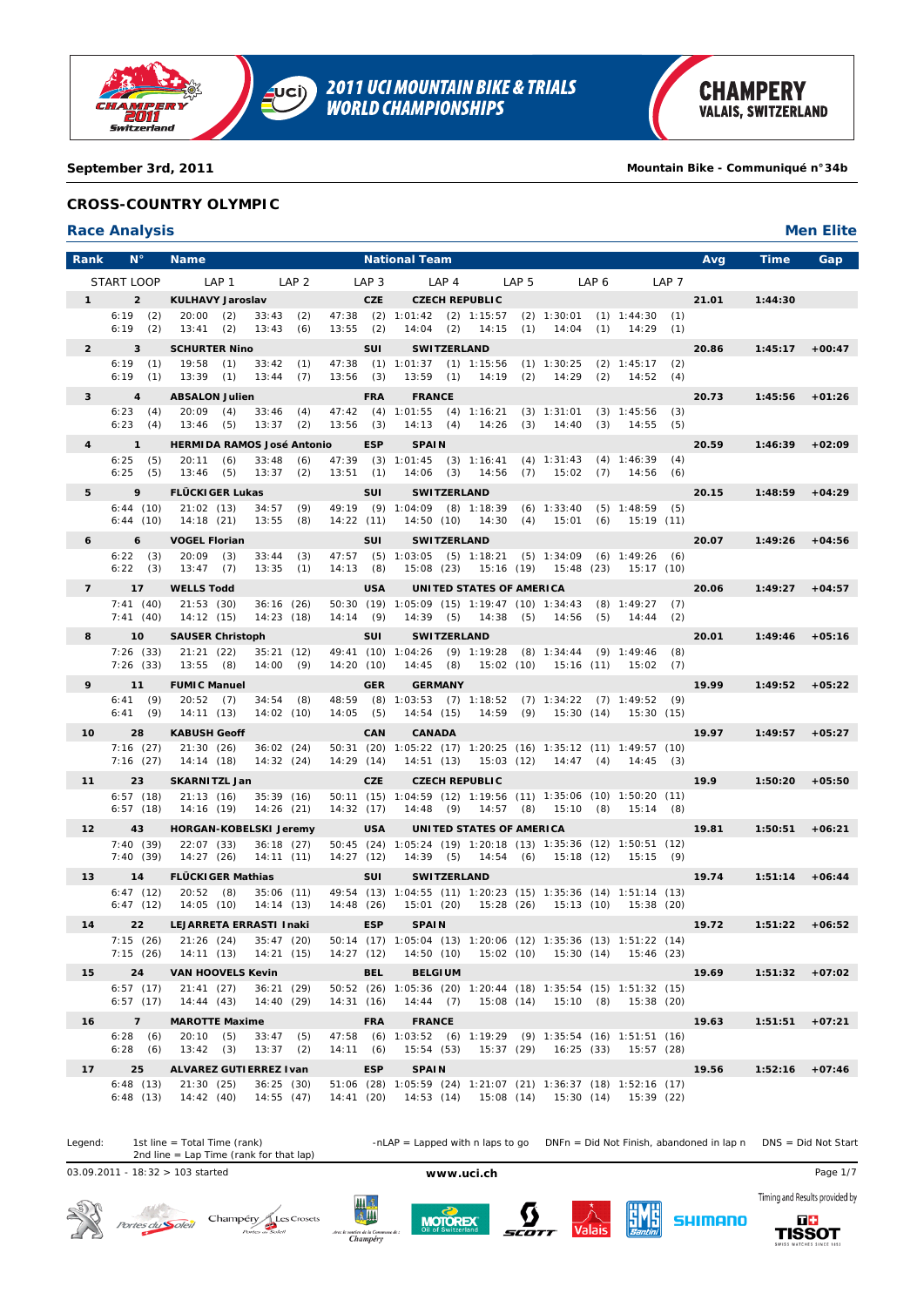

**2011 UCI MOUNTAIN BIKE & TRIALS<br>WORLD CHAMPIONSHIPS**  $\overline{\mathbf{C}}$ 

#### **September 3rd, 2011 Mountain Bike - Communiqué n°34b**

## **CROSS-COUNTRY OLYMPIC**

## **Race Analysis Men Elite**

| Rank | $N^{\circ}$          | <b>Name</b>                                                                            |                  | <b>National Team</b>                                                                    |                          |                                             |                  | Avg<br>Time      | Gap               |
|------|----------------------|----------------------------------------------------------------------------------------|------------------|-----------------------------------------------------------------------------------------|--------------------------|---------------------------------------------|------------------|------------------|-------------------|
|      | START LOOP           | LAP <sub>1</sub><br>LAP <sub>2</sub>                                                   | LAP <sub>3</sub> | LAP <sub>4</sub>                                                                        | LAP 5                    | LAP 6                                       | LAP <sub>7</sub> |                  |                   |
| 18   | 27                   | <b>LINDGREN Emil</b>                                                                   | <b>SWE</b>       | <b>SWEDEN</b>                                                                           |                          |                                             |                  | 19.54<br>1:52:22 | $+07:52$          |
|      | 6:55(16)             | 21:18(18)<br>35:54(21)                                                                 |                  | 50:39 (22) 1:05:46 (22) 1:21:12 (22) 1:36:49 (20) 1:52:22 (18)                          |                          |                                             |                  |                  |                   |
|      | 6:55(16)             | 14:23(24)<br>14:36(26)                                                                 | 14:45(22)        |                                                                                         |                          | 15:07 (21) 15:26 (25) 15:37 (20)            | 15:33(18)        |                  |                   |
| 19   | 13<br>7:07(22)       | <b>GIGER Fabian</b><br>35:40(17)<br>21:19(19)                                          | <b>SUI</b>       | <b>SWITZERLAND</b><br>50:13 (16) 1:05:09 (14) 1:20:22 (14) 1:36:37 (17) 1:52:31 (19)    |                          |                                             |                  | 19.52<br>1:52:31 | $+08:01$          |
|      | 7:07(22)             | 14:12(15)<br>14:21(15)                                                                 | 14:33(18)        |                                                                                         |                          | 14:56 (16) 15:13 (17) 16:15 (30) 15:54 (27) |                  |                  |                   |
| 20   | 8                    | <b>FONTANA Marco Aurelio</b>                                                           | <b>ITA</b>       | <b>ITALY</b>                                                                            |                          |                                             |                  | 19.52<br>1:52:31 | $+08:01$          |
|      | 6:48(14)<br>6:48(14) | 21:01(12)<br>35:54(22)<br>14:13(17)<br>14:53(44)                                       | 14:45(22)        | 50:39 (23) 1:05:36 (21) 1:20:57 (20) 1:36:43 (19) 1:52:31 (20)<br>14:57(18)             |                          | 15:21 (23) 15:46 (21)                       | 15:48 (26)       |                  |                   |
| 21   | 21                   | <b>VAN HOUTS Rudi</b>                                                                  | <b>NED</b>       | <b>NETHERLANDS</b>                                                                      |                          |                                             |                  | 19.52<br>1:52:31 | $+08:01$          |
|      | 7:02(21)             | 21:08(15)<br>35:32(15)                                                                 |                  | 50:15 (18) 1:05:22 (18) 1:21:13 (24) 1:37:01 (22) 1:52:31 (21)                          |                          |                                             |                  |                  |                   |
|      | 7:02(21)             | 14:06 (11)<br>14:24(19)                                                                | 14:43(21)        | 15:07(21)                                                                               |                          | 15:51 (37) 15:48 (23)                       | 15:30 (15)       |                  |                   |
| 22   | 44                   | <b>PLAXTON Max</b>                                                                     | <b>CAN</b>       | <b>CANADA</b>                                                                           |                          |                                             |                  | 19.45<br>1:52:53 | $+08:23$          |
|      | 7:00(20)<br>7:00(20) | 21:25(23)<br>36:16(25)<br>14:25 (25)<br>14:51(43)                                      | 15:04(36)        | 51:20 (30) 1:06:31 (27) 1:21:50 (27) 1:37:21 (23) 1:52:53 (22)<br>15:11 (26)            |                          | 15:19 (20) 15:31 (17) 15:32 (17)            |                  |                  |                   |
| 23   | 31                   | YAMAMOTO Kohei                                                                         | <b>JPN</b>       | <b>JAPAN</b>                                                                            |                          |                                             |                  | 19.45<br>1:52:54 | $+08:24$          |
|      | 7:09 (23)            | 21:44(28)<br>36:19(28)                                                                 |                  | 51:07 (29) 1:06:15 (26) 1:21:40 (25) 1:37:30 (25) 1:52:54 (23)                          |                          |                                             |                  |                  |                   |
|      | 7:09(23)             | 14:35(31)<br>14:35(25)                                                                 | 14:48(26)        |                                                                                         |                          | 15:08 (23) 15:25 (24) 15:50 (25) 15:24 (12) |                  |                  |                   |
| 24   | 42<br>7:35(36)       | <b>SPESNY Milan</b><br>22:51(48)<br>37:21(39)                                          | <b>CZE</b>       | <b>CZECH REPUBLIC</b><br>52:10 (35) 1:07:06 (32) 1:22:09 (28) 1:37:37 (26) 1:53:01 (24) |                          |                                             |                  | 19.43<br>1:53:01 | $+08:31$          |
|      | 7:35(36)             | 15:16(63)<br>14:30(23)                                                                 | 14:49 (28)       | 14:56(16)                                                                               |                          | 15:03 (12) 15:28 (13) 15:24 (12)            |                  |                  |                   |
| 25   | 19                   | <b>GUJAN Martin</b>                                                                    | SUI              | <b>SWITZERLAND</b>                                                                      |                          |                                             |                  | 19.4<br>1:53:13  | $+08:43$          |
|      | $6:29$ (7)           | 21:19(20)<br>35:47(19)                                                                 |                  | 50:36 (21) 1:06:00 (25) 1:21:12 (23) 1:36:58 (21) 1:53:13 (25)                          |                          |                                             |                  |                  |                   |
|      | $6:29$ (7)           | 14:50 (50)<br>14:28(22)                                                                | 14:49 (28)       |                                                                                         |                          | 15:24 (33) 15:12 (16) 15:46 (21) 16:15 (30) |                  |                  |                   |
| 26   | 38<br>7:59(50)       | <b>ZANDSTRA Derek</b><br>22:39(46)<br>37:25(41)                                        | <b>CAN</b>       | <b>CANADA</b><br>52:10 (36) 1:07:00 (31) 1:22:14 (29) 1:37:50 (28) 1:53:15 (26)         |                          |                                             |                  | 19.39<br>1:53:15 | $+08:45$          |
|      | 7:59(50)             | 14:40 (38)<br>14:46 (37)                                                               | 14:45(22)        | 14:50(10)                                                                               |                          | 15:14 (18) 15:36 (19) 15:25 (14)            |                  |                  |                   |
| 27   | 32                   | <b>KASS Jochen</b>                                                                     | <b>GER</b>       | <b>GERMANY</b>                                                                          |                          |                                             |                  | 19.33<br>1:53:36 | $+09:06$          |
|      | 7:33(35)<br>7:33(35) | 36:57(34)<br>22:11(34)<br>14:38(35)<br>14:46 (37)                                      | 14:52 (30)       | 51:49 (32) 1:06:57 (29) 1:22:17 (30) 1:37:50 (27) 1:53:36 (27)<br>15:08(23)             |                          | 15:20 (21) 15:33 (18) 15:46 (23)            |                  |                  |                   |
| 28   | 16                   | <b>COLOMA NICOLAS Carlos</b>                                                           | <b>ESP</b>       | <b>SPAIN</b>                                                                            |                          |                                             |                  | 19.29<br>1:53:52 | $+09:22$          |
|      | 6:51(15)             | 21:01(11)<br>35:22(13)                                                                 |                  | 49:52 (11) 1:05:15 (16) 1:20:57 (19) 1:37:21 (24) 1:53:52 (28)                          |                          |                                             |                  |                  |                   |
|      | 6:51(15)             | 14:10(12)<br>14:21(15)                                                                 | 14:30(15)        | 15:23(29)                                                                               |                          | 15:42 (33) 16:24 (32) 16:31 (34)            |                  |                  |                   |
| 29   | 18                   | <b>MARKT Karl</b>                                                                      | <b>AUT</b>       | <b>AUSTRIA</b>                                                                          |                          |                                             |                  | 19.12<br>1:54:50 | $+10:20$          |
|      | 7:43(42)<br>7:43(42) | 22:19(36)<br>37:08(36)<br>14:36(33)<br>14:49(40)                                       | 15:01(32)        | 52:09 (34) 1:07:32 (33) 1:23:11 (33) 1:39:14 (32) 1:54:50 (29)<br>15:23 (29)            |                          | 15:39 (31) 16:03 (28) 15:36 (19)            |                  |                  |                   |
| 30   | 15                   | <b>TEMPIER Stéphane</b>                                                                | <b>FRA</b>       | <b>FRANCE</b>                                                                           |                          |                                             |                  | 19.1<br>1:55:00  | $+10:30$          |
|      | 7:09(24)             | 21:13(17)<br>35:25(14)                                                                 |                  | 50:02 (14) 1:05:47 (23) 1:21:41 (26) 1:38:13 (29) 1:55:00 (30)                          |                          |                                             |                  |                  |                   |
|      | 7:09(24)             | 14:04(9)<br>14:12(12)                                                                  | 14:37 (19)       | 15:45 (47)                                                                              |                          | 15:54 (40) 16:32 (34) 16:47 (35)            |                  |                  |                   |
| 31   | 12                   | <b>MILATZ Moritz</b><br>7:36 (37) 22:04 (31)<br>36:45(31)                              | <b>GER</b>       | <b>GERMANY</b><br>51:46 (31) 1:06:59 (30) 1:22:32 (31) 1:39:09 (31) 1:55:10 (31)        |                          |                                             |                  | 19.07<br>1:55:10 | $+10:40$          |
|      |                      | 7:36 (37) 14:28 (27) 14:41 (32) 15:01 (32) 15:13 (27) 15:33 (28) 16:37 (35) 16:01 (29) |                  |                                                                                         |                          |                                             |                  |                  |                   |
| 32   | 29                   | <b>ILIAS Periklis</b>                                                                  | <b>GRE</b>       | <b>GREECE</b>                                                                           |                          |                                             |                  | 19.06            | $1:55:13 + 10:43$ |
|      | 6:45(11)<br>6:45(11) | 36:02(23)<br>21:07(14)<br>14:22(23)<br>14:55(47)                                       | 15:04(36)        | 51:06 (27) 1:06:56 (28) 1:22:41 (32) 1:38:45 (30) 1:55:13 (32)<br>15:50(50)             | 15:45(35)                | 16:04 (29)                                  | 16:28(32)        |                  |                   |
| 33   | 47                   | <b>FRIEDL Jiri</b>                                                                     | <b>CZE</b>       | <b>CZECH REPUBLIC</b>                                                                   |                          |                                             |                  | 19.06            | $1:55:13 + 10:43$ |
|      | 8:18(59)             | 23:07 (57)<br>37:49(49)                                                                |                  | 52:51 (41) 1:08:14 (38) 1:23:34 (35) 1:39:27 (33) 1:55:13 (33)                          |                          |                                             |                  |                  |                   |
|      | 8:18(59)             | 14:49 (47)<br>14:42(34)                                                                | 15:02 (35)       |                                                                                         |                          | 15:23 (29) 15:20 (21) 15:53 (27)            | 15:46 (23)       |                  |                   |
| 34   | 45                   | <b>CRAIG Adam</b><br>23:04(54)                                                         | <b>USA</b>       | 52:39 (40) 1:08:10 (37) 1:23:42 (36) 1:39:33 (34) 1:55:48 (34)                          | UNITED STATES OF AMERICA |                                             |                  | 18.96<br>1:55:48 | $+11:18$          |
|      | 8:23(61)<br>8:23(61) | 37:44(46)<br>14:41 (39)<br>14:40 (29)                                                  | 14:55(31)        |                                                                                         |                          | 15:31 (38) 15:32 (27) 15:51 (26)            | 16:15(30)        |                  |                   |

Legend: 1st line = Total Time (rank) -nLAP = Lapped with n laps to go DNFn = Did Not Finish, abandoned in lap n DNS = Did Not Start 1st line = Total Time (rank)<br>2nd line = Lap Time (rank for that lap)

03.09.2011 - 18:32 > 103 started **www.uci.ch** Page 2/7



Portes du Soleil Champény Les Crosets







Timing and Results provided by **SHIMANO**  $\overline{a}$ 

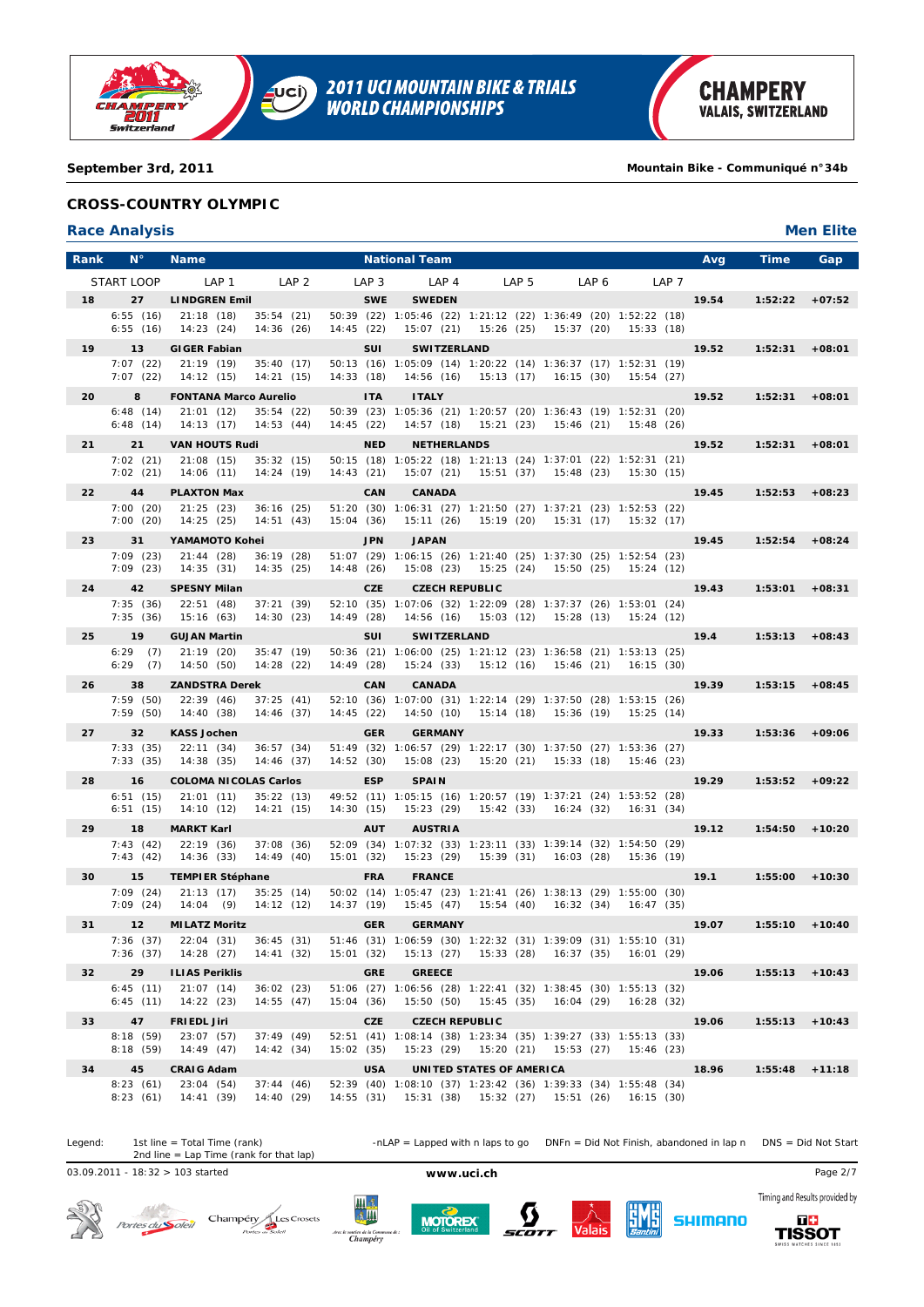

# **CROSS-COUNTRY OLYMPIC**

# **Race Analysis Men Elite**

| Rank | $N^{\circ}$          | <b>Name</b>                                          |                  | <b>National Team</b>                                                                               |                           |                  | <b>Time</b><br>Avg | Gap      |
|------|----------------------|------------------------------------------------------|------------------|----------------------------------------------------------------------------------------------------|---------------------------|------------------|--------------------|----------|
|      | START LOOP           | LAP <sub>1</sub><br>LAP <sub>2</sub>                 | LAP <sub>3</sub> | LAP <sub>4</sub>                                                                                   | LAP <sub>5</sub><br>LAP 6 | LAP <sub>7</sub> |                    |          |
| 35   | 30                   | <b>SCHULTZ Samuel</b>                                | <b>USA</b>       | UNITED STATES OF AMERICA                                                                           |                           |                  | 18.91<br>1:56:08   | $+11:38$ |
|      | 7:21(30)<br>7:21(30) | 21:50(29)<br>36:46(32)<br>14:29(28)<br>14:56 (50)    | 15:06 (39)       | 51:52 (33) 1:07:34 (34) 1:23:20 (34) 1:39:39 (35) 1:56:08 (35)<br>15:42 (45) 15:46 (36) 16:19 (31) |                           | 16:29 (33)       |                    |          |
| 36   | 34                   | <b>SOTO Catriel Andres</b>                           | <b>ARG</b>       | <b>ARGENTINA</b>                                                                                   |                           |                  | 18.5<br>1:58:41    | $+14:11$ |
|      | $6:36$ (8)           | 20:52(10)<br>35:06(10)                               |                  | 49:53 (12) 1:04:51 (10) 1:20:30 (17) 1:40:38 (36) 1:58:41 (36)                                     |                           |                  |                    |          |
|      | 6:36<br>(8)          | 14:14(13)<br>14:16 (19)                              | 14:47(25)        | 14:58 (19) 15:39 (31)                                                                              | 20:08 (36)                | 18:03 (36)       |                    |          |
| 37   | 48                   | <b>JONGEWAARD Chris</b>                              | <b>AUS</b>       | <b>AUSTRALIA</b>                                                                                   |                           |                  |                    | $-1LAP$  |
|      | 7:20(28)<br>7:20(28) | 22:28(41)<br>37:47(47)<br>15:08 (59)<br>15:19(63)    | 15:19 (50)       | 53:06 (47) 1:08:37 (40) 1:24:38 (42)<br>15:31 (38)<br>16:01 (44)                                   |                           |                  |                    |          |
| 38   | 35                   | <b>GALINSKI Marek</b>                                | <b>POL</b>       | <b>POLAND</b>                                                                                      |                           |                  |                    | $-1LAP$  |
|      | 7:51(45)             | 22:34(43)<br>37:24(40)                               |                  | 52:28 (38) 1:08:09 (36) 1:24:01 (37)                                                               |                           |                  |                    |          |
|      | 7:51(45)             | 14:43(41)<br>14:50(41)                               | 15:04(36)        | 15:41(44)<br>15:52(38)                                                                             |                           |                  |                    |          |
| 39   | 88                   | <b>CORTI Umberto</b>                                 | <b>ITA</b>       | <b>ITALY</b>                                                                                       |                           |                  |                    | $-1LAP$  |
|      | 8:14(57)<br>8:14(57) | 23:05(55)<br>38:34(61)<br>14:51 (51)<br>15:29 (68)   | 15:17(47)        | 53:51 (56) 1:09:16 (49) 1:25:09 (46)<br>15:25 (34)<br>15:53 (39)                                   |                           |                  |                    |          |
| 40   | 70                   | <b>TABERLAY Sid</b>                                  | <b>AUS</b>       | <b>AUSTRALIA</b>                                                                                   |                           |                  |                    | $-1$ LAP |
|      | 8:04(53)             | 22:38(45)<br>37:21(38)                               |                  | 53:03 (45) 1:08:54 (43) 1:24:38 (41)                                                               |                           |                  |                    |          |
|      | 8:04(53)             | 14:34(30)<br>14:43(35)                               | 15:42(63)        | 15:51 (52)<br>15:44 (34)                                                                           |                           |                  |                    |          |
| 41   | 96<br>8:34(72)       | <b>ISHAI Rotem</b><br>23:23(60)<br>38:16 (56)        | <b>ISR</b>       | <b>ISRAEL</b><br>53:22 (49) 1:08:39 (42) 1:24:36 (40)                                              |                           |                  |                    | $-1LAP$  |
|      | 8:34(72)             | 14:49 (47)<br>14:53(44)                              | 15:06 (39)       | 15:17 (28)<br>15:57 (41)                                                                           |                           |                  |                    |          |
| 42   | 114                  | <b>GOGOLEV Anton</b>                                 | <b>RUS</b>       | <b>RUSSIAN FEDERATION</b>                                                                          |                           |                  |                    | $-1$ LAP |
|      | 7:59(49)<br>7:59(49) | 22:28(40)<br>37:09(37)<br>14:29 (28)<br>14:41(32)    | 15:07 (41)       | 52:16 (37) 1:07:51 (35) 1:24:22 (38)<br>15:35 (42) 16:31 (55)                                      |                           |                  |                    |          |
| 43   | 50                   | <b>BISHOP Jeremiah</b>                               | <b>USA</b>       | UNITED STATES OF AMERICA                                                                           |                           |                  |                    | $-1$ LAP |
|      | 8:12(56)             | 24:19 (75)<br>39:09(67)                              |                  | 54:28 (64) 1:10:01 (58) 1:25:38 (51)                                                               |                           |                  |                    |          |
|      | 8:12(56)             | 16:07 (92)<br>14:50(41)                              | 15:19 (50)       | 15:33 (41)<br>15:37 (29)                                                                           |                           |                  |                    |          |
| 44   | 71                   | <b>LAMI Michal</b>                                   | <b>SVK</b>       | <b>SLOVAKIA</b>                                                                                    |                           |                  |                    | $-1LAP$  |
|      | 8:10(55)<br>8:10(55) | 23:04 (53)<br>37:59(51)<br>14:54 (53)<br>14:55(47)   | 15:22(52)        | 53:21 (48) 1:09:03 (46) 1:25:08 (45)<br>15:42 (45)<br>16:05 (46)                                   |                           |                  |                    |          |
| 45   | 84                   | <b>TIBERI Andrea</b>                                 | <b>ITA</b>       | <b>ITALY</b>                                                                                       |                           |                  |                    | $-1$ LAP |
|      | 7:58(48)             | 22:33(42)<br>37:41(44)                               |                  | 52:52 (42) 1:08:38 (41) 1:24:50 (43)                                                               |                           |                  |                    |          |
|      | 7:58(48)             | 14:35(31)<br>15:08 (57)                              | 15:11(45)        | 15:46 (48)<br>16:12(49)                                                                            |                           |                  |                    |          |
| 46   | 66<br>8:15(58)       | LOO Martin<br>22:58(52)<br>37:42(45)                 | <b>EST</b>       | <b>ESTONIA</b><br>52:59 (44) 1:08:22 (39) 1:24:26 (39)                                             |                           |                  |                    | $-1LAP$  |
|      | 8:15(58)             | 14:44(36)<br>14:43(41)                               | 15:17(47)        | 15:23 (29)<br>16:04(45)                                                                            |                           |                  |                    |          |
| 47   | 87                   | <b>MENNEN Robert</b>                                 | <b>GER</b>       | <b>GERMANY</b>                                                                                     |                           |                  |                    | $-1$ LAP |
|      | 8:47(81)<br>8:47(81) | 23:55(67)<br>38:31(60)<br>15:08 (59)<br>14:36(26)    | 15:15(46)        | 53:46 (52) 1:09:14 (48) 1:25:32 (48)<br>15:28 (36)<br>16:18 (52)                                   |                           |                  |                    |          |
| 48   | 52                   | <b>VALERIANO Rubens</b>                              | <b>BRA</b>       | <b>BRAZIL</b>                                                                                      |                           |                  |                    | $-1$ LAP |
|      | 7:41(41)             | 22:20 (38) 37:40 (43)                                |                  | 53:04 (46) 1:08:54 (44) 1:25:03 (44)                                                               |                           |                  |                    |          |
|      | 7:41(41)             | 14:39 (36) 15:20 (65)                                | 15:24 (54)       | 15:50 (50)<br>16:09(48)                                                                            |                           |                  |                    |          |
| 49   | 51                   | <b>HOCHENWARTER Uwe</b>                              | <b>AUT</b>       | <b>AUSTRIA</b>                                                                                     |                           |                  |                    | $-1$ LAP |
|      | 8:35(73)<br>8:35(73) | 23:23(61)<br>38:25 (59)<br>15:02 (55)<br>14:48(44)   | 15:23(53)        | 53:48 (55) 1:09:34 (54) 1:25:32 (49)<br>15:46 (48)<br>15:58(43)                                    |                           |                  |                    |          |
| 50   | 65                   | <b>FAGERLI Ole Christian</b>                         | <b>NOR</b>       | <b>NORWAY</b>                                                                                      |                           |                  |                    | $-1$ LAP |
|      | 8:57(88)             | 24:06 (70)<br>38:53(64)                              |                  | 54:02 (59) 1:09:31 (53) 1:25:37 (50)                                                               |                           |                  |                    |          |
|      | 8:57(88)             | 15:09(61)<br>14:47 (39)                              | 15:09 (42)       | 15:29(37)<br>16:06(47)                                                                             |                           |                  |                    |          |
| 51   | 64                   | ROSA David Joao Serralheiro                          | <b>POR</b>       | <b>PORTUGAL</b>                                                                                    |                           |                  |                    | $-1$ LAP |
|      | 8:43(78)<br>8:43(78) | 23:22 (59)<br>38:23 (58)<br>14:39 (36)<br>15:01 (54) | 15:09 (42)       | 53:32 (50) 1:09:11 (47) 1:25:31 (47)<br>15:39(43)<br>16:20(53)                                     |                           |                  |                    |          |

Legend: 1st line = Total Time (rank) -nLAP = Lapped with n laps to go DNFn = Did Not Finish, abandoned in lap n DNS = Did Not Start 1st line = Total Time (rank)<br>2nd line = Lap Time (rank for that lap)

03.09.2011 - 18:32 > 103 started **www.uci.ch** Page 3/7



Portes du Soleil Champény Les Crosets







Timing and Results provided by **SHIMANO**  $\overline{a}$ 

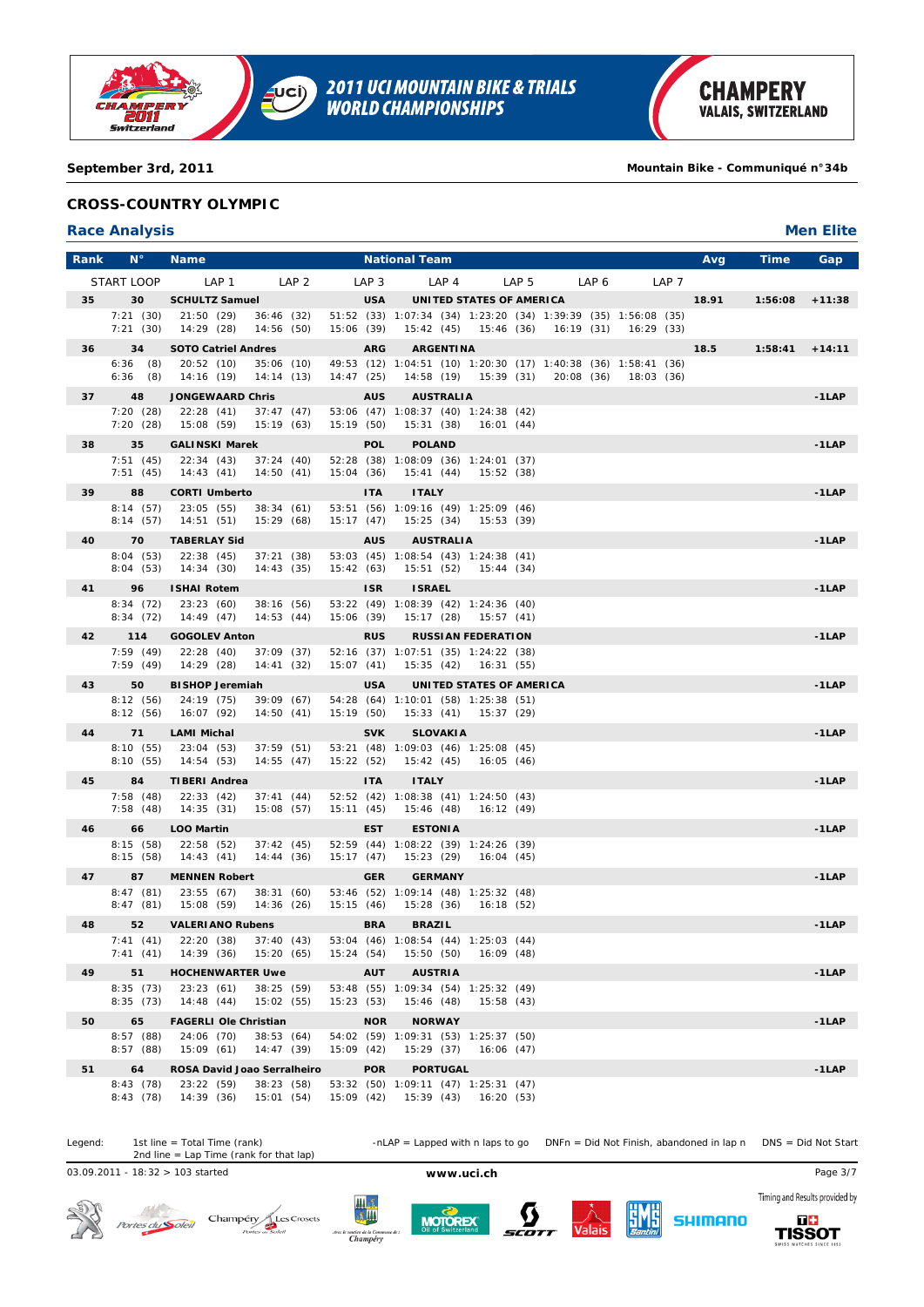

# **CROSS-COUNTRY OLYMPIC**

# **Race Analysis Men Elite**

| LAP 1<br>LAP <sub>2</sub><br>LAP <sub>4</sub><br>LAP <sub>5</sub><br>LAP 6<br>LAP <sub>7</sub><br>START LOOP<br>LAP <sub>3</sub><br>52<br>75<br><b>JONES Carl</b><br><b>NZL</b><br><b>NEW-ZEALAND</b><br>8:34(71)<br>23:38(62)<br>54:03 (61) 1:09:30 (52) 1:25:44 (52)<br>38:37(62)<br>8:34(71)<br>15:04 (57)<br>14:59(53)<br>15:26 (55)<br>15:27 (35) 16:14 (50)<br>39<br><b>HUNGARY</b><br>53<br><b>PARTI Andras</b><br><b>HUN</b><br>7:49(44)<br>22:55(49)<br>38:10(53)<br>53:48 (54) 1:09:51 (55) 1:26:14 (56)<br>7:49(44)<br>15:06 (58)<br>15:15(61)<br>15:38(61)<br>16:03(57)<br>16:23 (54)<br><b>AUSTRIA</b><br>54<br>53<br><b>LAKATA Alban</b><br><b>AUT</b><br>7:55(46)<br>22:57(51)<br>53:33 (51) 1:09:29 (51) 1:26:02 (54)<br>38:00(52)<br>7:55(46)<br>15:02(56)<br>15:03(56)<br>15:33(57)<br>15:56 (54)<br>16:33(57)<br>81<br><b>MCCONNELL Daniel</b><br><b>AUS</b><br><b>AUSTRALIA</b><br>55<br>7:39(38)<br>22:27 (39)<br>37:48(48)<br>53:46 (53) 1:09:52 (56) 1:26:26 (58)<br>7:39(38)<br>14:48(44)<br>15:21(66)<br>15:58 (70)<br>16:06 (60)<br>16:34 (58)<br><b>CANADA</b><br>86<br><b>MORKA Adam</b><br>CAN<br>56<br>9:03(92)<br>24:31 (81)<br>39:28 (69)<br>54:46 (66) 1:10:18 (59) 1:26:15 (57)<br>9:03(92)<br>15:28 (73)<br>14:57(51)<br>15:18 (49)<br>15:32(40)<br>15:57 (41)<br>57<br>57<br><b>METZLER Hannes</b><br><b>AUT</b><br><b>AUSTRIA</b><br>7:57(47)<br>22:45(47)<br>53:58 (58) 1:09:54 (57) 1:26:11 (55)<br>38:14(54)<br>7:57(47)<br>14:48(44)<br>15:29 (68)<br>15:44 (64)<br>15:56 (54)<br>16:17(51)<br>58<br>61<br><b>CASAGRANDE Michele</b><br><b>ITA</b><br><b>ITALY</b><br>7:21(29)<br>36:57(35)<br>52:35 (39) 1:09:28 (50) 1:25:59 (53)<br>22:20 (37)<br>7:21(29)<br>14:59 (54)<br>14:37(28)<br>16:53 (69)<br>15:38 (61)<br>16:31(55) | $-1LAP$<br>$-1LAP$<br>$-1LAP$<br>$-1LAP$<br>$-1LAP$<br>$-1$ LAP<br>$-1LAP$<br>$-1LAP$ |
|----------------------------------------------------------------------------------------------------------------------------------------------------------------------------------------------------------------------------------------------------------------------------------------------------------------------------------------------------------------------------------------------------------------------------------------------------------------------------------------------------------------------------------------------------------------------------------------------------------------------------------------------------------------------------------------------------------------------------------------------------------------------------------------------------------------------------------------------------------------------------------------------------------------------------------------------------------------------------------------------------------------------------------------------------------------------------------------------------------------------------------------------------------------------------------------------------------------------------------------------------------------------------------------------------------------------------------------------------------------------------------------------------------------------------------------------------------------------------------------------------------------------------------------------------------------------------------------------------------------------------------------------------------------------------------------------------------------------------------------------------------------------------|---------------------------------------------------------------------------------------|
|                                                                                                                                                                                                                                                                                                                                                                                                                                                                                                                                                                                                                                                                                                                                                                                                                                                                                                                                                                                                                                                                                                                                                                                                                                                                                                                                                                                                                                                                                                                                                                                                                                                                                                                                                                            |                                                                                       |
|                                                                                                                                                                                                                                                                                                                                                                                                                                                                                                                                                                                                                                                                                                                                                                                                                                                                                                                                                                                                                                                                                                                                                                                                                                                                                                                                                                                                                                                                                                                                                                                                                                                                                                                                                                            |                                                                                       |
|                                                                                                                                                                                                                                                                                                                                                                                                                                                                                                                                                                                                                                                                                                                                                                                                                                                                                                                                                                                                                                                                                                                                                                                                                                                                                                                                                                                                                                                                                                                                                                                                                                                                                                                                                                            |                                                                                       |
|                                                                                                                                                                                                                                                                                                                                                                                                                                                                                                                                                                                                                                                                                                                                                                                                                                                                                                                                                                                                                                                                                                                                                                                                                                                                                                                                                                                                                                                                                                                                                                                                                                                                                                                                                                            |                                                                                       |
|                                                                                                                                                                                                                                                                                                                                                                                                                                                                                                                                                                                                                                                                                                                                                                                                                                                                                                                                                                                                                                                                                                                                                                                                                                                                                                                                                                                                                                                                                                                                                                                                                                                                                                                                                                            |                                                                                       |
|                                                                                                                                                                                                                                                                                                                                                                                                                                                                                                                                                                                                                                                                                                                                                                                                                                                                                                                                                                                                                                                                                                                                                                                                                                                                                                                                                                                                                                                                                                                                                                                                                                                                                                                                                                            |                                                                                       |
|                                                                                                                                                                                                                                                                                                                                                                                                                                                                                                                                                                                                                                                                                                                                                                                                                                                                                                                                                                                                                                                                                                                                                                                                                                                                                                                                                                                                                                                                                                                                                                                                                                                                                                                                                                            |                                                                                       |
|                                                                                                                                                                                                                                                                                                                                                                                                                                                                                                                                                                                                                                                                                                                                                                                                                                                                                                                                                                                                                                                                                                                                                                                                                                                                                                                                                                                                                                                                                                                                                                                                                                                                                                                                                                            |                                                                                       |
|                                                                                                                                                                                                                                                                                                                                                                                                                                                                                                                                                                                                                                                                                                                                                                                                                                                                                                                                                                                                                                                                                                                                                                                                                                                                                                                                                                                                                                                                                                                                                                                                                                                                                                                                                                            |                                                                                       |
|                                                                                                                                                                                                                                                                                                                                                                                                                                                                                                                                                                                                                                                                                                                                                                                                                                                                                                                                                                                                                                                                                                                                                                                                                                                                                                                                                                                                                                                                                                                                                                                                                                                                                                                                                                            |                                                                                       |
|                                                                                                                                                                                                                                                                                                                                                                                                                                                                                                                                                                                                                                                                                                                                                                                                                                                                                                                                                                                                                                                                                                                                                                                                                                                                                                                                                                                                                                                                                                                                                                                                                                                                                                                                                                            |                                                                                       |
|                                                                                                                                                                                                                                                                                                                                                                                                                                                                                                                                                                                                                                                                                                                                                                                                                                                                                                                                                                                                                                                                                                                                                                                                                                                                                                                                                                                                                                                                                                                                                                                                                                                                                                                                                                            |                                                                                       |
|                                                                                                                                                                                                                                                                                                                                                                                                                                                                                                                                                                                                                                                                                                                                                                                                                                                                                                                                                                                                                                                                                                                                                                                                                                                                                                                                                                                                                                                                                                                                                                                                                                                                                                                                                                            |                                                                                       |
|                                                                                                                                                                                                                                                                                                                                                                                                                                                                                                                                                                                                                                                                                                                                                                                                                                                                                                                                                                                                                                                                                                                                                                                                                                                                                                                                                                                                                                                                                                                                                                                                                                                                                                                                                                            |                                                                                       |
|                                                                                                                                                                                                                                                                                                                                                                                                                                                                                                                                                                                                                                                                                                                                                                                                                                                                                                                                                                                                                                                                                                                                                                                                                                                                                                                                                                                                                                                                                                                                                                                                                                                                                                                                                                            |                                                                                       |
|                                                                                                                                                                                                                                                                                                                                                                                                                                                                                                                                                                                                                                                                                                                                                                                                                                                                                                                                                                                                                                                                                                                                                                                                                                                                                                                                                                                                                                                                                                                                                                                                                                                                                                                                                                            |                                                                                       |
|                                                                                                                                                                                                                                                                                                                                                                                                                                                                                                                                                                                                                                                                                                                                                                                                                                                                                                                                                                                                                                                                                                                                                                                                                                                                                                                                                                                                                                                                                                                                                                                                                                                                                                                                                                            |                                                                                       |
|                                                                                                                                                                                                                                                                                                                                                                                                                                                                                                                                                                                                                                                                                                                                                                                                                                                                                                                                                                                                                                                                                                                                                                                                                                                                                                                                                                                                                                                                                                                                                                                                                                                                                                                                                                            |                                                                                       |
| 59<br>46<br><b>RYSENKO Sergji</b><br><b>UKR</b><br><b>UKRAINE</b>                                                                                                                                                                                                                                                                                                                                                                                                                                                                                                                                                                                                                                                                                                                                                                                                                                                                                                                                                                                                                                                                                                                                                                                                                                                                                                                                                                                                                                                                                                                                                                                                                                                                                                          |                                                                                       |
| 7:25(32)<br>22:14(35)<br>37:31(42)<br>52:57 (43) 1:09:01 (45) 1:26:32 (59)                                                                                                                                                                                                                                                                                                                                                                                                                                                                                                                                                                                                                                                                                                                                                                                                                                                                                                                                                                                                                                                                                                                                                                                                                                                                                                                                                                                                                                                                                                                                                                                                                                                                                                 |                                                                                       |
| 7:25(32)<br>14:49 (47)<br>15:17(62)<br>15:26 (55)<br>16:04 (58) 17:31 (59)                                                                                                                                                                                                                                                                                                                                                                                                                                                                                                                                                                                                                                                                                                                                                                                                                                                                                                                                                                                                                                                                                                                                                                                                                                                                                                                                                                                                                                                                                                                                                                                                                                                                                                 |                                                                                       |
| 60<br>80<br><b>PECHENIN Evgeniy</b><br><b>RUS</b><br><b>RUSSIAN FEDERATION</b><br>8:06(54)<br>23:06(56)<br>38:19 (57)<br>53:54 (57) 1:10:23 (60)                                                                                                                                                                                                                                                                                                                                                                                                                                                                                                                                                                                                                                                                                                                                                                                                                                                                                                                                                                                                                                                                                                                                                                                                                                                                                                                                                                                                                                                                                                                                                                                                                           | $-2LAP$                                                                               |
| 8:06(54)<br>15:00 (55)<br>15:13(59)<br>15:35(58)<br>16:29(66)                                                                                                                                                                                                                                                                                                                                                                                                                                                                                                                                                                                                                                                                                                                                                                                                                                                                                                                                                                                                                                                                                                                                                                                                                                                                                                                                                                                                                                                                                                                                                                                                                                                                                                              |                                                                                       |
| 93<br><b>GERASHCHENKO Oleksandr</b><br><b>UKR</b><br><b>UKRAINE</b><br>61                                                                                                                                                                                                                                                                                                                                                                                                                                                                                                                                                                                                                                                                                                                                                                                                                                                                                                                                                                                                                                                                                                                                                                                                                                                                                                                                                                                                                                                                                                                                                                                                                                                                                                  | $-2LAP$                                                                               |
| 8:25(65)<br>23:50(66)<br>39:30 (70)<br>55:20 (70) 1:11:44 (65)<br>8:25(65)<br>15:25 (69)<br>15:40 (76)<br>15:50(68)<br>16:24(65)                                                                                                                                                                                                                                                                                                                                                                                                                                                                                                                                                                                                                                                                                                                                                                                                                                                                                                                                                                                                                                                                                                                                                                                                                                                                                                                                                                                                                                                                                                                                                                                                                                           |                                                                                       |
| 62<br>73<br>FERREIRA Tiago Jorge Oliveira<br><b>POR</b><br><b>PORTUGAL</b>                                                                                                                                                                                                                                                                                                                                                                                                                                                                                                                                                                                                                                                                                                                                                                                                                                                                                                                                                                                                                                                                                                                                                                                                                                                                                                                                                                                                                                                                                                                                                                                                                                                                                                 | $-2LAP$                                                                               |
| 9:10(98)<br>24:36 (84)<br>40:10 (77)<br>55:45 (71) 1:11:44 (64)                                                                                                                                                                                                                                                                                                                                                                                                                                                                                                                                                                                                                                                                                                                                                                                                                                                                                                                                                                                                                                                                                                                                                                                                                                                                                                                                                                                                                                                                                                                                                                                                                                                                                                            |                                                                                       |
| 9:10(98)<br>15:26 (70)<br>15:34 (71)<br>15:35(58)<br>15:59 (56)                                                                                                                                                                                                                                                                                                                                                                                                                                                                                                                                                                                                                                                                                                                                                                                                                                                                                                                                                                                                                                                                                                                                                                                                                                                                                                                                                                                                                                                                                                                                                                                                                                                                                                            |                                                                                       |
| 63<br>85<br>PAEZ LEON Hector Leonardo<br><b>COL</b><br><b>COLOMBIA</b>                                                                                                                                                                                                                                                                                                                                                                                                                                                                                                                                                                                                                                                                                                                                                                                                                                                                                                                                                                                                                                                                                                                                                                                                                                                                                                                                                                                                                                                                                                                                                                                                                                                                                                     | $-2LAP$                                                                               |
| 8:23(60)<br>23:39(63)<br>55:15 (69) 1:11:50 (66)<br>39:04(66)<br>8:23(60)<br>15:25(67)<br>16:11 (82)<br>15:16(63)<br>16:35 (67)                                                                                                                                                                                                                                                                                                                                                                                                                                                                                                                                                                                                                                                                                                                                                                                                                                                                                                                                                                                                                                                                                                                                                                                                                                                                                                                                                                                                                                                                                                                                                                                                                                            |                                                                                       |
| COL<br>64<br>125<br><b>RENDON Eddie Andres</b><br><b>COLOMBIA</b>                                                                                                                                                                                                                                                                                                                                                                                                                                                                                                                                                                                                                                                                                                                                                                                                                                                                                                                                                                                                                                                                                                                                                                                                                                                                                                                                                                                                                                                                                                                                                                                                                                                                                                          | $-2LAP$                                                                               |
| 8:31(69)<br>23:48(65)<br>39:02(65)<br>54:47 (67) 1:11:08 (62)                                                                                                                                                                                                                                                                                                                                                                                                                                                                                                                                                                                                                                                                                                                                                                                                                                                                                                                                                                                                                                                                                                                                                                                                                                                                                                                                                                                                                                                                                                                                                                                                                                                                                                              |                                                                                       |
| 8:31(69)<br>15:17 (67)<br>15:14(60)<br>15:45 (65)<br>16:21 (64)                                                                                                                                                                                                                                                                                                                                                                                                                                                                                                                                                                                                                                                                                                                                                                                                                                                                                                                                                                                                                                                                                                                                                                                                                                                                                                                                                                                                                                                                                                                                                                                                                                                                                                            |                                                                                       |
| 65<br>105<br><b>GEHBAUER Robert</b><br><b>AUT</b><br><b>AUSTRIA</b><br>55:56 (74) 1:12:00 (67)<br>8:40 (74) 24:11 (72) 39:48 (71)                                                                                                                                                                                                                                                                                                                                                                                                                                                                                                                                                                                                                                                                                                                                                                                                                                                                                                                                                                                                                                                                                                                                                                                                                                                                                                                                                                                                                                                                                                                                                                                                                                          | $-2LAP$                                                                               |
| 8:40 (74) 15:31 (75) 15:37 (72) 16:08 (78) 16:04 (58)                                                                                                                                                                                                                                                                                                                                                                                                                                                                                                                                                                                                                                                                                                                                                                                                                                                                                                                                                                                                                                                                                                                                                                                                                                                                                                                                                                                                                                                                                                                                                                                                                                                                                                                      |                                                                                       |
| 104<br><b>PAXSON Spencer</b><br><b>USA</b><br>UNITED STATES OF AMERICA<br>66                                                                                                                                                                                                                                                                                                                                                                                                                                                                                                                                                                                                                                                                                                                                                                                                                                                                                                                                                                                                                                                                                                                                                                                                                                                                                                                                                                                                                                                                                                                                                                                                                                                                                               | $-2LAP$                                                                               |
| 9:10(97)<br>24:31 (80)<br>40:13 (78)<br>56:00 (76) 1:12:14 (70)<br>9:10(97)<br>15:21(68)<br>15:42 (79)<br>15:47(67)<br>16:14(63)                                                                                                                                                                                                                                                                                                                                                                                                                                                                                                                                                                                                                                                                                                                                                                                                                                                                                                                                                                                                                                                                                                                                                                                                                                                                                                                                                                                                                                                                                                                                                                                                                                           |                                                                                       |
| 36<br>CZE<br><b>CZECH REPUBLIC</b><br>67<br><b>ULMAN Matous</b>                                                                                                                                                                                                                                                                                                                                                                                                                                                                                                                                                                                                                                                                                                                                                                                                                                                                                                                                                                                                                                                                                                                                                                                                                                                                                                                                                                                                                                                                                                                                                                                                                                                                                                            | $-2LAP$                                                                               |
| 8:24(63)<br>24:50 (89)<br>40:09 (76)<br>55:55 (73) 1:12:08 (69)                                                                                                                                                                                                                                                                                                                                                                                                                                                                                                                                                                                                                                                                                                                                                                                                                                                                                                                                                                                                                                                                                                                                                                                                                                                                                                                                                                                                                                                                                                                                                                                                                                                                                                            |                                                                                       |
| 8:24(63)<br>16:26 (96)<br>15:19(63)<br>15:46(66)<br>16:13(62)                                                                                                                                                                                                                                                                                                                                                                                                                                                                                                                                                                                                                                                                                                                                                                                                                                                                                                                                                                                                                                                                                                                                                                                                                                                                                                                                                                                                                                                                                                                                                                                                                                                                                                              |                                                                                       |
| 90<br><b>USA</b><br>UNITED STATES OF AMERICA<br>68<br><b>BRODERICK Michael</b>                                                                                                                                                                                                                                                                                                                                                                                                                                                                                                                                                                                                                                                                                                                                                                                                                                                                                                                                                                                                                                                                                                                                                                                                                                                                                                                                                                                                                                                                                                                                                                                                                                                                                             | $-2LAP$                                                                               |
| 8:50(84)<br>24:32 (82)<br>40:01 (73)<br>55:59 (75) 1:12:07 (68)<br>15:42 (79)<br>15:29 (68)<br>8:50(84)<br>15:58 (70) 16:08 (61)                                                                                                                                                                                                                                                                                                                                                                                                                                                                                                                                                                                                                                                                                                                                                                                                                                                                                                                                                                                                                                                                                                                                                                                                                                                                                                                                                                                                                                                                                                                                                                                                                                           |                                                                                       |



03.09.2011 - 18:32 > 103 started **www.uci.ch** Page 4/7













**TISSOT**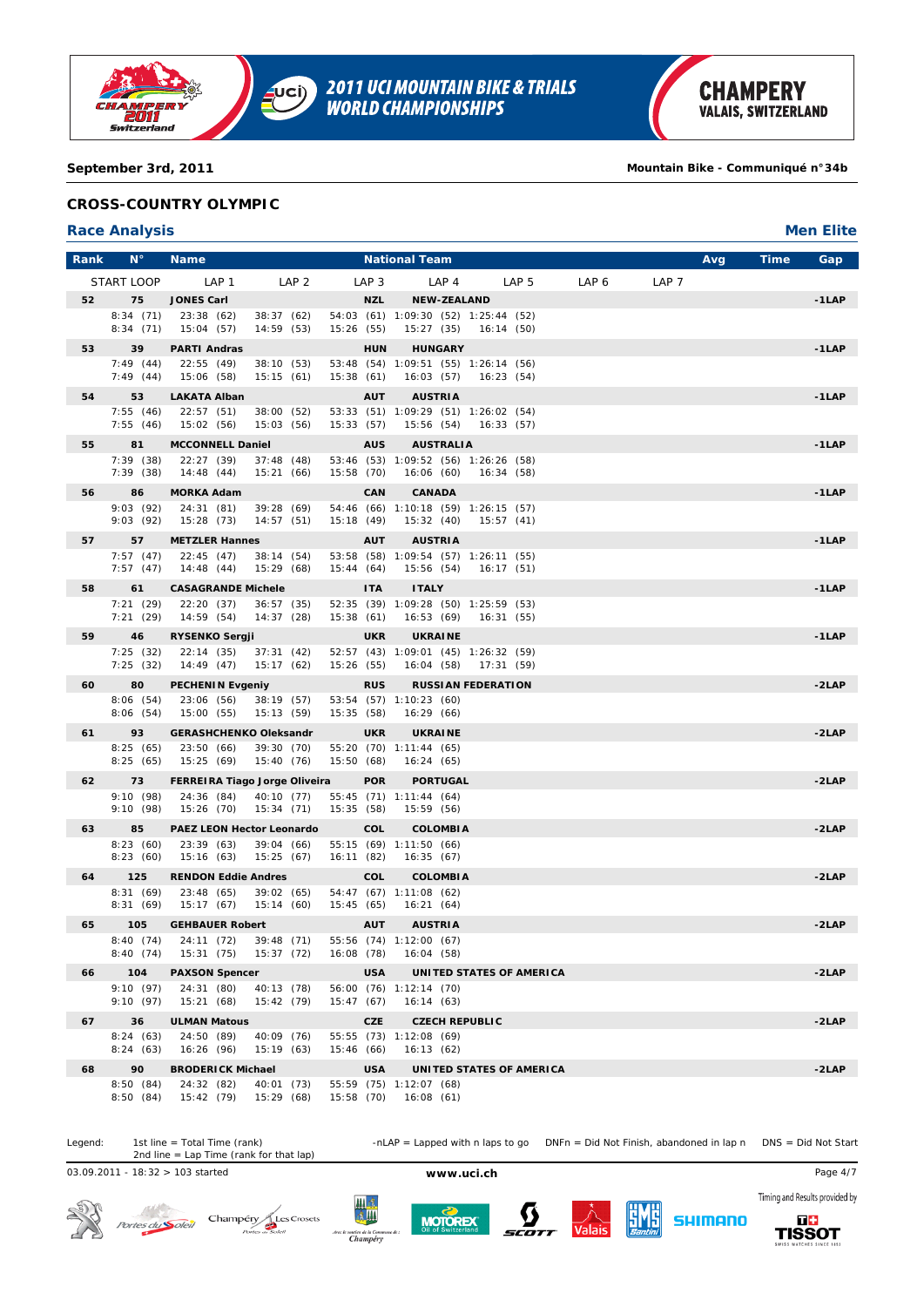

# **CROSS-COUNTRY OLYMPIC**

# **Race Analysis Men Elite**

| Rank | $N^{\circ}$            | <b>Name</b>                                                 |                          | <b>National Team</b>                 |                  |       |                  | Avg | <b>Time</b> | Gap      |
|------|------------------------|-------------------------------------------------------------|--------------------------|--------------------------------------|------------------|-------|------------------|-----|-------------|----------|
|      | START LOOP             | LAP 1<br>LAP <sub>2</sub>                                   | LAP <sub>3</sub>         | LAP 4                                | LAP <sub>5</sub> | LAP 6 | LAP <sub>7</sub> |     |             |          |
| 69   | 117                    | <b>ONODERA Ken</b>                                          | <b>JPN</b>               | <b>JAPAN</b>                         |                  |       |                  |     |             | $-2LAP$  |
|      | 8:33(70)<br>8:33(70)   | 24:00 (69)<br>39:10(68)<br>15:27(71)<br>15:10(58)           | 15:09 (42)               | 54:19 (62) 1:11:07 (61)<br>16:48(68) |                  |       |                  |     |             |          |
| 70   | 49                     | <b>KURSCHAT Wolfram</b>                                     | <b>GER</b>               | <b>GERMANY</b>                       |                  |       |                  |     |             | $-2LAP$  |
|      | 8:42(76)<br>8:42(76)   | 23:58(68)<br>38:52(63)<br>15:16 (63)<br>14:54(46)           | 15:35 (58)               | 54:27 (63) 1:11:39 (63)<br>17:12(70) |                  |       |                  |     |             |          |
| 71   | 55                     | <b>HADLEY Matthew</b>                                       | CAN                      | <b>CANADA</b>                        |                  |       |                  |     |             | $-3LAP$  |
|      | 8:45(80)<br>8:45(80)   | 24:19 (76)<br>40:01 (74)<br>15:34(77)<br>15:42 (79)         | 55:55 (72)<br>15:54 (69) |                                      |                  |       |                  |     |             |          |
| 72   | 77                     | <b>LONGO Tony</b>                                           | <b>ITA</b>               | <b>ITALY</b>                         |                  |       |                  |     |             | $-3LAP$  |
|      | 7:31(34)<br>7:31(34)   | 22:07 (32)<br>36:47(33)<br>14:40 (29)<br>14:36(33)          | 54:36 (65)<br>17:49(88)  |                                      |                  |       |                  |     |             |          |
| 73   | 110                    | ROJAS ROJAS Mario Alberto                                   | COL                      | <b>COLOMBIA</b>                      |                  |       |                  |     |             | -3LAP    |
|      | 8:48(82)<br>8:48(82)   | 24:16 (73)<br>39:57 (72)<br>15:28 (73)<br>15:41(78)         | 56:06 (77)<br>16:09 (80) |                                      |                  |       |                  |     |             |          |
| 74   | 58                     | <b>BASSINGTHWAIGHTE Marc</b>                                | <b>NAM</b>               | <b>NAMIBIA</b>                       |                  |       |                  |     |             | -3LAP    |
|      | 9:13(100)<br>9:13(100) | 24:59 (93)<br>40:37 (85)<br>15:46 (82)<br>15:38(74)         | 56:36 (81)<br>15:59 (72) |                                      |                  |       |                  |     |             |          |
| 75   | 97                     | <b>CARACCIOLI Luciano</b>                                   | <b>ARG</b>               | <b>ARGENTINA</b>                     |                  |       |                  |     |             | -3LAP    |
|      | 8:50(83)<br>8:50(83)   | 24:47 (86)<br>40:31 (83)<br>15:57 (87)<br>15:44 (81)        | 56:35 (80)<br>16:04(74)  |                                      |                  |       |                  |     |             |          |
| 76   | 69                     | <b>CRUZ DE SOUZA Edivando</b>                               | <b>BRA</b>               | <b>BRAZIL</b>                        |                  |       |                  |     |             | -3LAP    |
|      | 8:55(86)<br>8:55(86)   | 24:52 (91)<br>40:29 (81)<br>15:57(87)<br>15:37(72)          | 56:34 (78)<br>16:05 (75) |                                      |                  |       |                  |     |             |          |
| 77   | 92                     | YAMAMOTO Kazuhiro                                           | <b>JPN</b>               | <b>JAPAN</b>                         |                  |       |                  |     |             | -3LAP    |
|      | 8:56(87)<br>8:56(87)   | 24:30 (79)<br>40:17 (79)<br>15:47 (82)<br>15:34 (77)        | 56:45 (83)<br>16:28(83)  |                                      |                  |       |                  |     |             |          |
| 78   | 82                     | <b>JUSTESEN Benjamin Wittrup</b>                            | <b>DEN</b>               | <b>DENMARK</b>                       |                  |       |                  |     |             | -3LAP    |
|      | 8:52(85)<br>8:52(85)   | 24:49 (88)<br>40:29 (82)<br>15:57 (87)<br>15:40(76)         | 56:34 (79)<br>16:05(75)  |                                      |                  |       |                  |     |             |          |
| 79   | 67                     | <b>HIRANO Seiya</b>                                         | <b>JPN</b>               | <b>JAPAN</b>                         |                  |       |                  |     |             | -3LAP    |
|      | 8:41(75)<br>8:41(75)   | 24:47 (87)<br>40:48 (87)<br>16:06 (91)<br>16:01(85)         | 56:47(84)<br>15:59 (72)  |                                      |                  |       |                  |     |             |          |
| 80   | 91                     | <b>NORRIS Lachlan</b>                                       | <b>AUS</b>               | <b>AUSTRALIA</b>                     |                  |       |                  |     |             | -3LAP    |
|      | 8:59(90)<br>8:59(90)   | 24:26(77)<br>40:20 (80)<br>15:27(71)<br>15:54 (83)          | 57:04 (86)<br>16:44 (85) |                                      |                  |       |                  |     |             |          |
| 81   | 72                     | <b>NIELSEN Klaus</b>                                        | <b>DEN</b>               | <b>DENMARK</b>                       |                  |       |                  |     |             | -3LAP    |
|      | 8:45(79)<br>8:45(79)   | 24:54 (92)<br>40:48 (88)<br>16:09 (93)<br>15:54 (83)        | 56:58 (85)<br>16:10(81)  |                                      |                  |       |                  |     |             |          |
| 82   | 78                     | SILVA IBACETA Cristobal                                     | <b>CHI</b>               | <b>CHILE</b>                         |                  |       |                  |     |             | -3LAP    |
|      | 8:25(64)<br>8:25(64)   | 24:29 (78)<br>40:35 (84)<br>16:04 (90)<br>16:06 (88)        | 56:42 (82)<br>16:07 (77) |                                      |                  |       |                  |     |             |          |
| 83   | 113                    | <b>SIMCIC Dani</b>                                          | CRO                      | <b>CROATIA</b>                       |                  |       |                  |     |             | -3LAP    |
|      | 9:11(99)<br>9:11(99)   | 25:01 (94)<br>41:04 (90)<br>15:50(83)<br>16:03(86)          | 57:54 (88)<br>16:50(86)  |                                      |                  |       |                  |     |             |          |
| 84   | 112                    | <b>MONTOYA CANTILLO Paolo Cesar</b>                         | <b>CRC</b>               | <b>COSTA RICA</b>                    |                  |       |                  |     |             | $-4$ LAP |
|      | 8:27(66)<br>8:27(66)   | 24:19 (74)<br>41:11 (91)<br>15:52 (85)<br>16:52(93)         |                          |                                      |                  |       |                  |     |             |          |
| 85   | 109                    | <b>CHAN Chun Hing</b>                                       | HKG                      | <b>HONG-KONG, CHINA</b>              |                  |       |                  |     |             | $-4LAP$  |
|      | 9:07(94)               | 25:01 (95)<br>41:42 (93)<br>9:07 (94) 15:54 (86) 16:41 (90) |                          |                                      |                  |       |                  |     |             |          |

Legend: 1st line = Total Time (rank) -nLAP = Lapped with n laps to go DNFn = Did Not Finish, abandoned in lap n DNS = Did Not Start 1st line = Total Time (rank)<br>2nd line = Lap Time (rank for that lap)

03.09.2011 - 18:32 > 103 started **www.uci.ch** Page 5/7



 $\mathcal{A}^{(t)}$ Champéry<br>Portes as Soleil Portes du Soleil







Timing and Results provided by **SHIMANO**  $\overline{a}$ **TISSOT**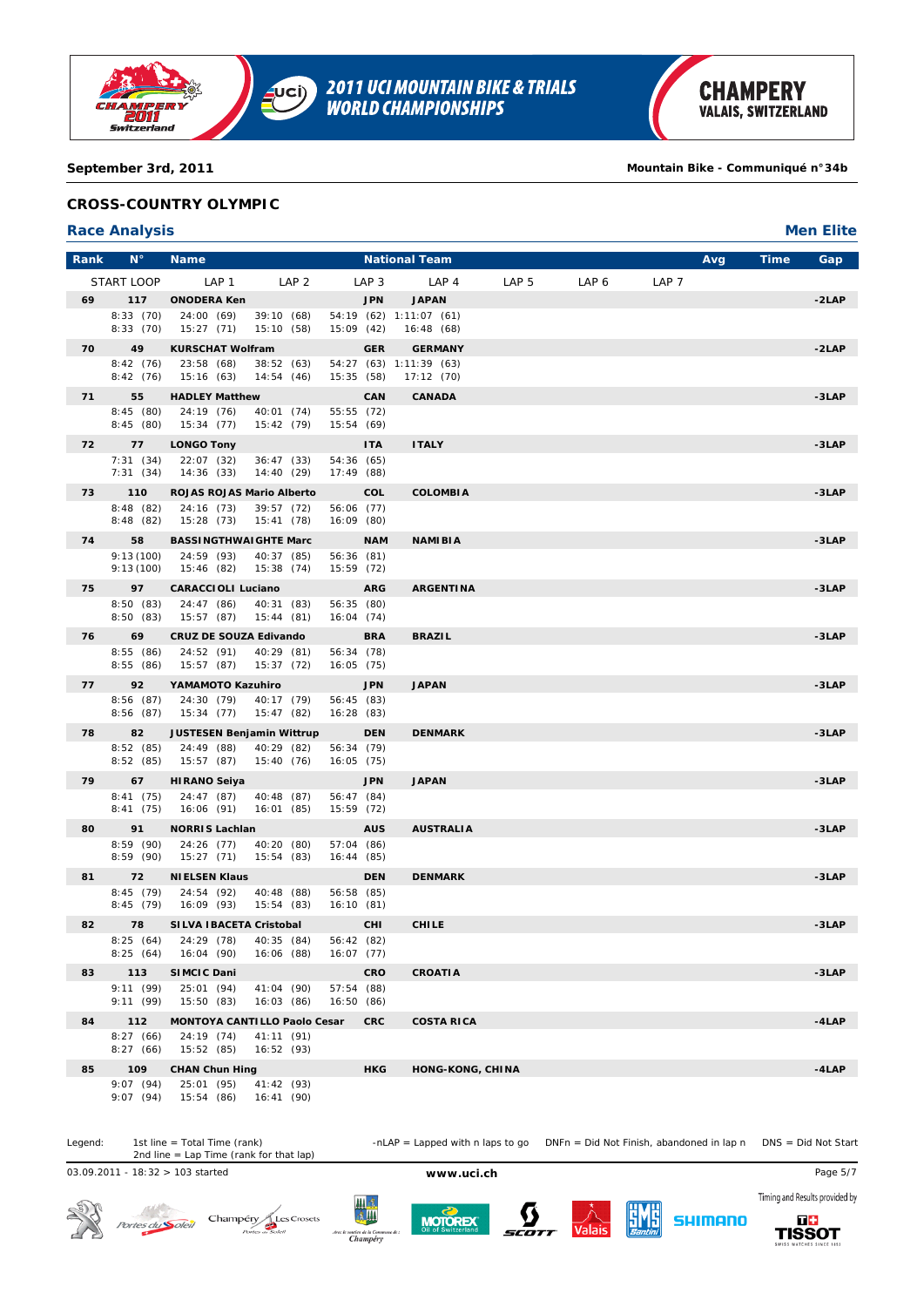

# **CROSS-COUNTRY OLYMPIC**

# **Race Analysis Men Elite**

| Rank | $N^{\circ}$            | <b>Name</b>                                           |                         |                          |                  | <b>National Team</b>       |                  |                  |                  | Avg | Time | Gap      |
|------|------------------------|-------------------------------------------------------|-------------------------|--------------------------|------------------|----------------------------|------------------|------------------|------------------|-----|------|----------|
|      | START LOOP             | LAP 1                                                 | LAP <sub>2</sub>        |                          | LAP <sub>3</sub> | LAP <sub>4</sub>           | LAP <sub>5</sub> | LAP <sub>6</sub> | LAP <sub>7</sub> |     |      |          |
| 86   | 62                     | <b>BUYS Philip</b>                                    |                         |                          | <b>RSA</b>       | <b>SOUTH AFRICA</b>        |                  |                  |                  |     |      | $-4$ LAP |
|      | 8:00(51)               | 24:34 (83)                                            | 43:21 (97)              |                          |                  |                            |                  |                  |                  |     |      |          |
|      | 8:00(51)               | 16:34 (97)                                            | 18:47 (98)              |                          |                  |                            |                  |                  |                  |     |      |          |
| 87   | 106                    | <b>TONG Weisong</b>                                   |                         |                          | <b>CHN</b>       | PEOPLE'S REPUBLIC OF CHINA |                  |                  |                  |     |      | $-4LAP$  |
|      | 9:16(101)<br>9:16(101) | 26:04 (99)<br>16:48 (99)                              | 42:51 (96)<br>16:47(91) |                          |                  |                            |                  |                  |                  |     |      |          |
| 88   | 118                    | <b>PLAUT GUZMAN Claus</b>                             |                         |                          | <b>CHI</b>       | <b>CHILE</b>               |                  |                  |                  |     |      | $-4$ LAP |
|      | 9:04(93)               | 25:39 (98)                                            | 42:43 (95)              |                          |                  |                            |                  |                  |                  |     |      |          |
|      | 9:04(93)               | 16:35 (98)                                            | 17:04(94)               |                          |                  |                            |                  |                  |                  |     |      |          |
| 89   | 124<br>9:09(96)        | <b>VALENCIA GUADARRAMA Emmanuel MEX</b><br>25:25 (96) | 42:41 (94)              |                          |                  | <b>MEXICO</b>              |                  |                  |                  |     |      | $-4$ LAP |
|      | 9:09(96)               | 16:16 (94)                                            | 17:16 (95)              |                          |                  |                            |                  |                  |                  |     |      |          |
| 90   | 115                    | <b>WATSON Andrew</b>                                  |                         |                          | CAN              | <b>CANADA</b>              |                  |                  |                  |     |      | $-4LAP$  |
|      | 8:59(91)               | 24:50 (90)                                            | 43:59 (99)              |                          |                  |                            |                  |                  |                  |     |      |          |
|      | 8:59(91)               | 15:51 (84)                                            | 19:09 (99)              |                          |                  |                            |                  |                  |                  |     |      |          |
| 91   | 123<br>9:08(95)        | <b>NA Sang Hoon</b><br>25:25(97)                      | 43:49 (98)              |                          | <b>KOR</b>       | <b>REPUBLIC OF KOREA</b>   |                  |                  |                  |     |      | $-4$ LAP |
|      | 9:08(95)               | 16:17 (95)                                            | 18:24 (97)              |                          |                  |                            |                  |                  |                  |     |      |          |
|      | 20                     | <b>MANTECON GUTIERREZ Sergio</b>                      |                         |                          | <b>ESP</b>       | <b>SPAIN</b>               |                  |                  |                  |     |      | DNF4     |
|      | 6:59(19)               | 21:20(21)                                             | 35:44(18)               | 50:45(25)                |                  |                            |                  |                  |                  |     |      |          |
|      | 6:59(19)               | 14:21 (22)                                            | 14:24(19)               | 15:01 (32)               |                  |                            |                  |                  |                  |     |      |          |
|      | 26<br>8:04(52)         | <b>KILLEEN Liam</b><br>22:56(50)                      | 37:54(50)               | 54:02 (60)               | <b>GBR</b>       | <b>GREAT BRITAIN</b>       |                  |                  |                  |     |      | DNF4     |
|      | 8:04(52)               | 14:52 (52)                                            | 14:58 (52)              | 16:08 (78)               |                  |                            |                  |                  |                  |     |      |          |
|      | 5                      | <b>STANDER Burry</b>                                  |                         |                          | <b>RSA</b>       | <b>SOUTH AFRICA</b>        |                  |                  |                  |     |      | DNF4     |
|      | 7:10(25)               | 20:52(9)                                              | 34:32(7)                | 48:44 (7)                |                  |                            |                  |                  |                  |     |      |          |
|      | 7:10(25)               | 13:42(3)                                              | 13:40<br>(5)            | 14:12(7)                 |                  |                            |                  |                  |                  |     |      |          |
|      | 41<br>7:23(31)         | <b>RUZAFA CUETO Ruben</b><br>22:36(44)                | 38:15 (55)              | 54:47 (68)               | <b>ESP</b>       | <b>SPAIN</b>               |                  |                  |                  |     |      | DNF4     |
|      | 7:23(31)               | 15:13 (62)                                            | 15:39 (75)              | 16:32(84)                |                  |                            |                  |                  |                  |     |      |          |
|      | 100                    | <b>GASCO Dario Alejandro</b>                          |                         |                          | <b>ARG</b>       | <b>ARGENTINA</b>           |                  |                  |                  |     |      | DNF4     |
|      | 8:58(89)<br>8:58(89)   | 24:43 (85)<br>15:45(81)                               | 40:46 (86)<br>16:03(86) | 57:40 (87)<br>16:54 (87) |                  |                            |                  |                  |                  |     |      |          |
|      | 103                    |                                                       |                         |                          | <b>RUS</b>       | <b>RUSSIAN FEDERATION</b>  |                  |                  |                  |     |      | DNF3     |
|      | 7:44(43)               | <b>SINTSOV Anton</b><br>23:17 (58)                    | 41:26 (92)              |                          |                  |                            |                  |                  |                  |     |      |          |
|      | 7:44(43)               | 15:33 (76)                                            | 18:09 (96)              |                          |                  |                            |                  |                  |                  |     |      |          |
|      | 99                     | <b>PUSCHEL Javier Eduardo</b>                         |                         |                          | CHI              | <b>CHILE</b>               |                  |                  |                  |     |      | DNF3     |
|      | 8:27(67)<br>8:27(67)   | 23:43 (64) 40:06 (75)<br>15:16 (63)                   | 16:23 (89)              |                          |                  |                            |                  |                  |                  |     |      |          |
|      | 76                     | <b>MEDVEDEV Alexey</b>                                |                         |                          | <b>RUS</b>       | <b>RUSSIAN FEDERATION</b>  |                  |                  |                  |     |      | DNF3     |
|      |                        | 8:24 (62) 24:08 (71) 40:56 (89)                       |                         |                          |                  |                            |                  |                  |                  |     |      |          |
|      | 8:24(62)               | 15:44 (80)                                            | 16:48 (92)              |                          |                  |                            |                  |                  |                  |     |      |          |
|      | 56                     | <b>SOUKUP Christoph</b>                               |                         |                          | <b>AUT</b>       | <b>AUSTRIA</b>             |                  |                  |                  |     |      | DNF1     |
|      | 8:29(68)<br>8:29(68)   |                                                       |                         |                          |                  |                            |                  |                  |                  |     |      |          |
|      | 79                     | <b>PATTES-TOUMANIS Georgios</b>                       |                         |                          | <b>GRE</b>       | <b>GREECE</b>              |                  |                  |                  |     |      | DNF1     |
|      | 9:16(102)              |                                                       |                         |                          |                  |                            |                  |                  |                  |     |      |          |
|      | 9:16(102)              |                                                       |                         |                          |                  |                            |                  |                  |                  |     |      |          |
|      | 59                     | <b>DARVELL Magnus</b>                                 |                         |                          | <b>SWE</b>       | <b>SWEDEN</b>              |                  |                  |                  |     |      | DNF1     |
|      | 8:42(77)<br>8:42(77)   |                                                       |                         |                          |                  |                            |                  |                  |                  |     |      |          |

1st line = Total Time (rank)<br>2nd line = Lap Time (rank for that lap)

Legend: 1st line = Total Time (rank) -nLAP = Lapped with n laps to go DNFn = Did Not Finish, abandoned in lap n DNS = Did Not Start

03.09.2011 - 18:32 > 103 started **www.uci.ch** Page 6/7

 $\mathcal{A}^{(t)}$ 









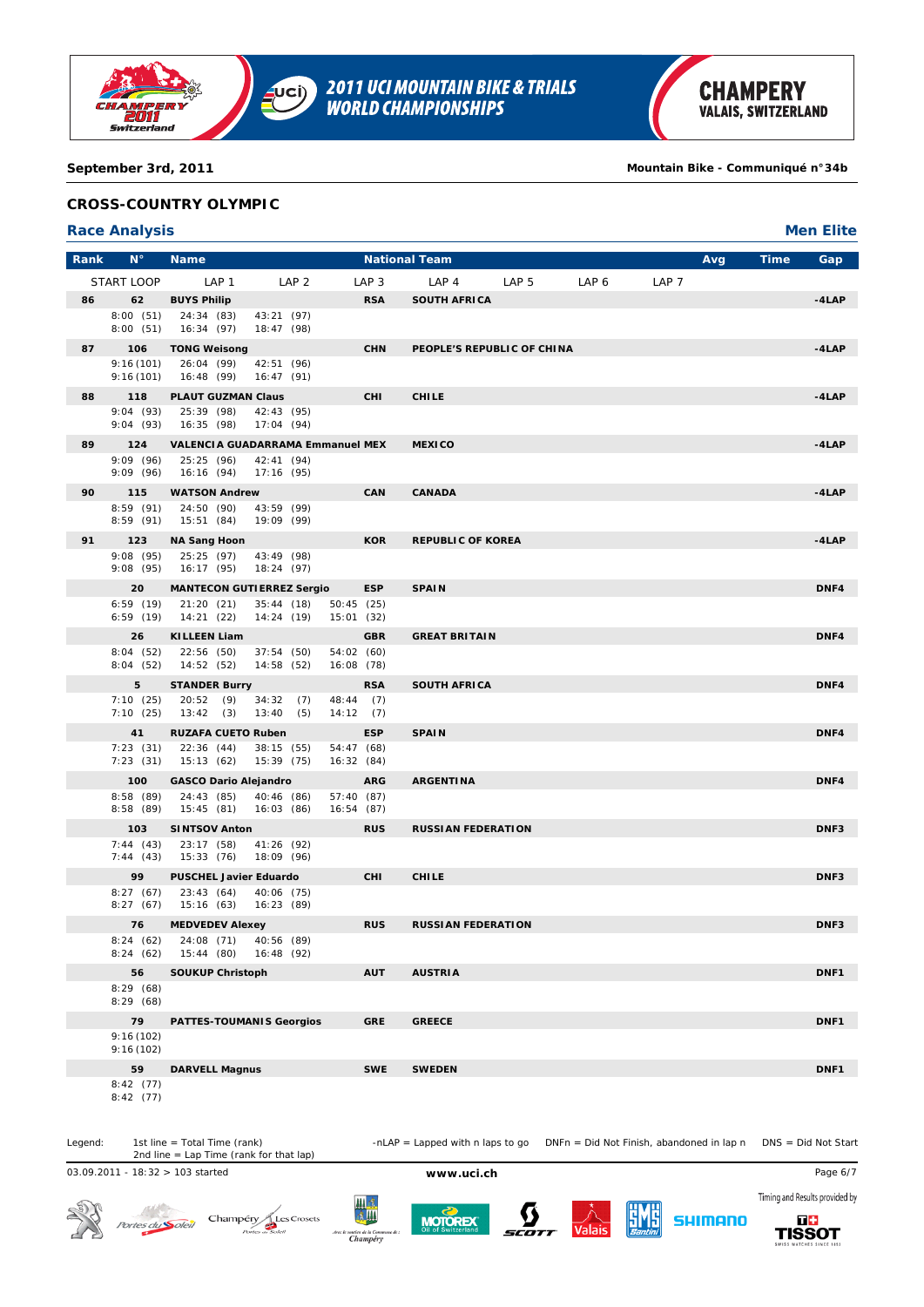

# **CROSS-COUNTRY OLYMPIC**

|      | <b>Race Analysis</b> |                                    |                  |                  |                           |                                  |       |                  |     |             | <b>Men Elite</b> |
|------|----------------------|------------------------------------|------------------|------------------|---------------------------|----------------------------------|-------|------------------|-----|-------------|------------------|
| Rank | $N^{\circ}$          | <b>Name</b>                        |                  |                  | <b>National Team</b>      |                                  |       |                  | Avg | <b>Time</b> | Gap              |
|      | START LOOP           | LAP <sub>1</sub>                   | LAP <sub>2</sub> | LAP <sub>3</sub> | LAP 4                     | LAP <sub>5</sub>                 | LAP 6 | LAP <sub>7</sub> |     |             |                  |
|      | 126                  | YILDIRIM Hakan                     |                  | <b>TUR</b>       | <b>TURKEY</b>             |                                  |       |                  |     |             | <b>DNFO</b>      |
|      |                      |                                    |                  |                  |                           |                                  |       |                  |     |             |                  |
|      | 33                   | <b>VASTARANTA Jukka</b>            |                  | <b>FIN</b>       | <b>FINLAND</b>            |                                  |       |                  |     |             | <b>DNS</b>       |
|      |                      |                                    |                  |                  |                           |                                  |       |                  |     |             |                  |
|      | 68                   | <b>BURUCZKI Szilard</b>            |                  | <b>HUN</b>       | <b>HUNGARY</b>            |                                  |       |                  |     |             | <b>DNS</b>       |
|      |                      |                                    |                  |                  |                           |                                  |       |                  |     |             |                  |
|      | 89                   | DJURDJIC Bojan                     |                  | <b>SRB</b>       | <b>SERBIA</b>             |                                  |       |                  |     |             | <b>DNS</b>       |
|      |                      |                                    |                  |                  |                           |                                  |       |                  |     |             |                  |
|      | 98                   | ARAVENA GARCIA Gonzalo Eduardo CHI |                  |                  | <b>CHILE</b>              |                                  |       |                  |     |             | <b>DNS</b>       |
|      |                      |                                    |                  |                  |                           |                                  |       |                  |     |             |                  |
|      |                      |                                    |                  |                  |                           |                                  |       |                  |     |             |                  |
|      | 108                  | <b>PARRA Ruben</b>                 |                  | <b>VEN</b>       |                           | BOLIVARIAN REPUBLIC OF VENEZUELA |       |                  |     |             | <b>DNS</b>       |
|      |                      |                                    |                  |                  |                           |                                  |       |                  |     |             |                  |
|      | 111                  | <b>GUZMAN Antonio</b>              |                  | <b>VEN</b>       |                           | BOLIVARIAN REPUBLIC OF VENEZUELA |       |                  |     |             | <b>DNS</b>       |
|      |                      |                                    |                  |                  |                           |                                  |       |                  |     |             |                  |
|      | 116                  | <b>BRZOZKA Adrian</b>              |                  | <b>POL</b>       | <b>POLAND</b>             |                                  |       |                  |     |             | <b>DNS</b>       |
|      |                      |                                    |                  |                  |                           |                                  |       |                  |     |             |                  |
|      | 121                  | <b>MEDVEDEV Dmitry</b>             |                  | <b>RUS</b>       | <b>RUSSIAN FEDERATION</b> |                                  |       |                  |     |             | <b>DNS</b>       |
|      |                      |                                    |                  |                  |                           |                                  |       |                  |     |             |                  |

Legend: 1st line = Total Time (rank) -nLAP = Lapped with n laps to go DNFn = Did Not Finish, abandoned in lap n DNS = Did Not Start 1st line = Total Time (rank)<br>2nd line = Lap Time (rank for that lap)

03.09.2011 - 18:32 > 103 started **www.uci.ch** Page 7/7

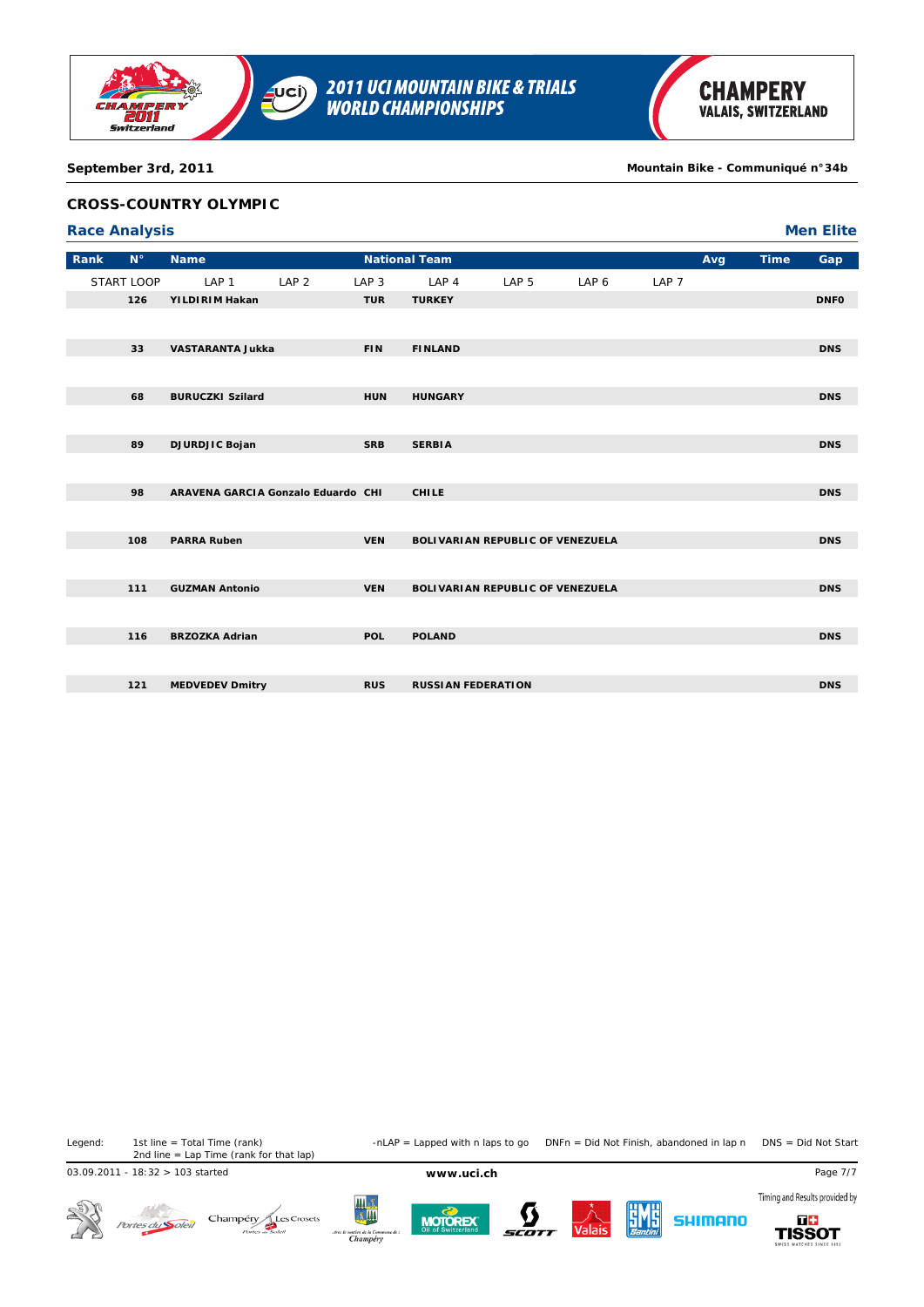

# **CROSS-COUNTRY OLYMPIC**

# **Ranking by Nation Men Elite**

The ranking by nation is calculated by adding the points scored by the 3 best placed riders of each nation (Art. 9.2.036)

| Rank           | <b>National Team</b>                                | Rank           | Points    | <b>Total</b> |
|----------------|-----------------------------------------------------|----------------|-----------|--------------|
| $\mathbf{1}$   | <b>SWITZERLAND</b>                                  |                |           | 299          |
|                | <b>SCHURTER Nino</b>                                | $\overline{2}$ | 102       |              |
|                | FLÜCKIGER Lukas                                     | 5              | 99        |              |
|                | <b>VOGEL Florian</b>                                | 6              | 98        |              |
| $\overline{2}$ | <b>SPAIN</b>                                        |                |           | 277          |
|                | HERMIDA RAMOS José Antonio                          | $\overline{4}$ | 100       |              |
|                | LEJARRETA ERRASTI Inaki                             | 14             | 90        |              |
|                | ALVAREZ GUTIERREZ Ivan                              | 17             | 87        |              |
| 3              | <b>CZECH REPUBLIC</b>                               |                |           | 276          |
|                | KULHAVY Jaroslav                                    | $\mathbf{1}$   | 103       |              |
|                | SKARNITZL Jan                                       | 11             | 93        |              |
|                | <b>SPESNY Milan</b>                                 | 24             | 80        |              |
| 4              | <b>FRANCE</b>                                       |                |           | 263          |
|                | <b>ABSALON Julien</b>                               | 3<br>16        | 101<br>88 |              |
|                | MAROTTE Maxime                                      |                |           |              |
| 5              | <b>TEMPIER Stéphane</b><br>UNITED STATES OF AMERICA | 30             | 74        | 259          |
|                | <b>WELLS Todd</b>                                   | $\overline{7}$ | 97        |              |
|                | HORGAN-KOBELSKI Jeremy                              | 12             | 92        |              |
|                | CRAIG Adam                                          | 34             | 70        |              |
| 6              | <b>CANADA</b>                                       |                |           | 254          |
|                | <b>KABUSH Geoff</b>                                 | 10             | 94        |              |
|                | <b>PLAXTON Max</b>                                  | 22             | 82        |              |
|                | <b>ZANDSTRA Derek</b>                               | 26             | 78        |              |
| $\overline{7}$ | <b>GERMANY</b>                                      |                |           | 245          |
|                | <b>FUMIC Manuel</b>                                 | 9              | 95        |              |
|                | KASS Jochen                                         | 27             | 77        |              |
|                | MILATZ Moritz                                       | 31             | 73        |              |
| 8              | <b>ITALY</b>                                        |                |           | 208          |
|                | FONTANA Marco Aurelio                               | 20             | 84        |              |
|                | <b>CORTI Umberto</b>                                | 39             | 65        |              |
|                | <b>TIBERI Andrea</b>                                | 45             | 59        |              |
| 9              | <b>AUSTRIA</b>                                      |                |           | 180          |
|                | <b>MARKT Karl</b>                                   | 29             | 75        |              |
|                | <b>HOCHENWARTER Uwe</b>                             | 49             | 55        |              |
|                | LAKATA Alban                                        | 54             | 50        |              |
| 10             | <b>AUSTRALIA</b>                                    |                |           | 180          |
|                | JONGEWAARD Chris                                    | 37             | 67        |              |
|                | <b>TABERLAY Sid</b><br>MCCONNELL Daniel             | 40<br>55       | 64<br>49  |              |
| 11             | <b>JAPAN</b>                                        |                |           | 143          |
|                | YAMAMOTO Kohei                                      | 23             | 81        |              |
|                | ONODERA Ken                                         | 69             | 35        |              |
|                | YAMAMOTO Kazuhiro                                   | 77             | 27        |              |
| 12             | <b>COLOMBIA</b>                                     |                |           | 112          |
|                | PAEZ LEON Hector Leonardo                           | 63             | 41        |              |
|                | <b>RENDON Eddie Andres</b>                          | 64             | 40        |              |
|                | ROJAS ROJAS Mario Alberto                           | 73             | 31        |              |
|                |                                                     |                |           |              |

03.09.2011 - 18:34 **www.uci.ch** Page 1/3









**SHIMANO** 

Timing and Results provided by 56

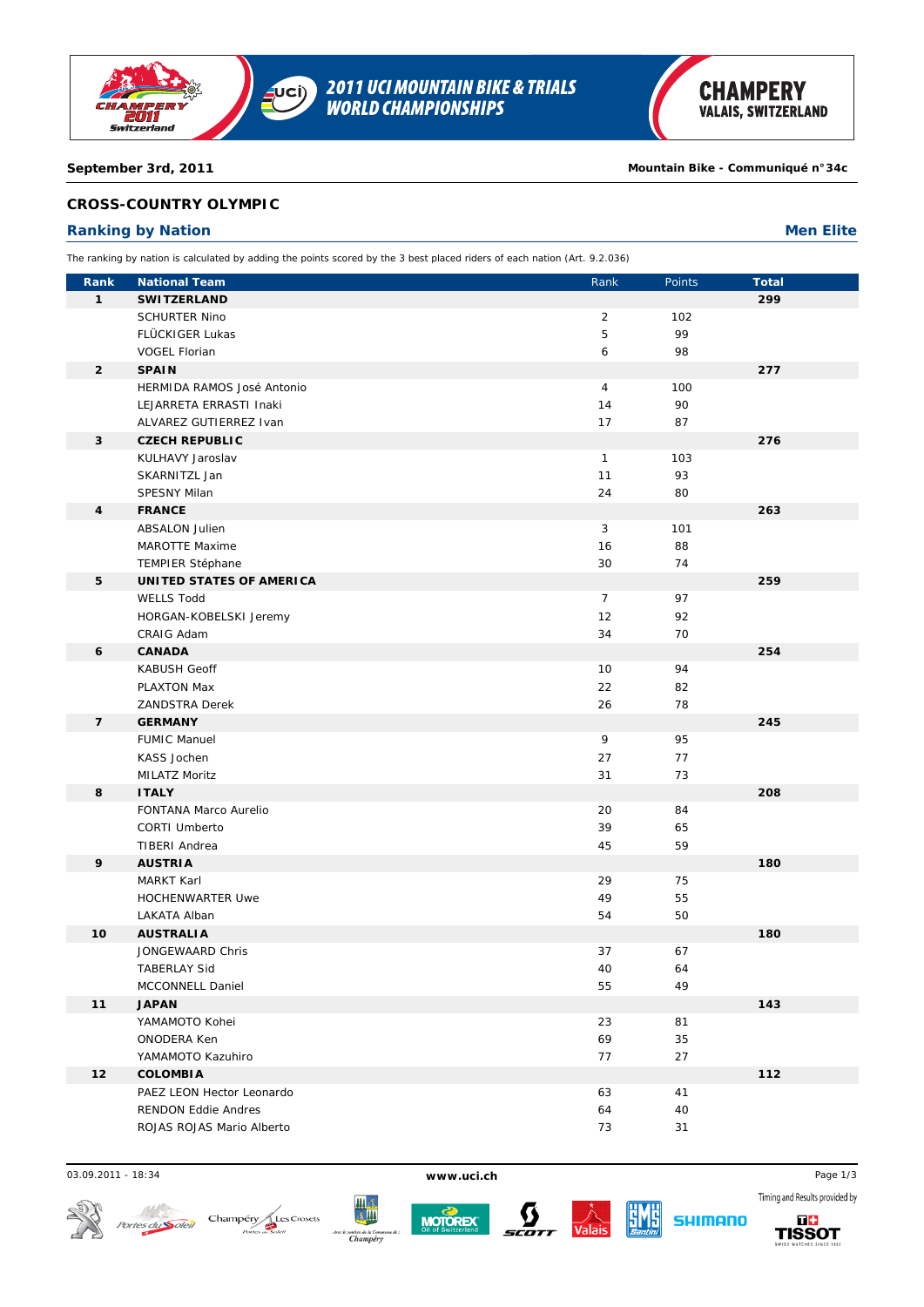

# **CROSS-COUNTRY OLYMPIC**

# **Ranking by Nation Men Elite**

The ranking by nation is calculated by adding the points scored by the 3 best placed riders of each nation (Art. 9.2.036)

| Rank | <b>National Team</b>                          | Rank       | Points | <b>Total</b> |
|------|-----------------------------------------------|------------|--------|--------------|
| 13   | <b>RUSSIAN FEDERATION</b>                     |            |        | 106          |
|      | GOGOLEV Anton                                 | 42         | 62     |              |
|      | PECHENIN Evgeniy                              | 60         | 44     |              |
| 14   | <b>ARGENTINA</b>                              |            |        | 97           |
|      | SOTO Catriel Andres                           | 36         | 68     |              |
|      | CARACCIOLI Luciano                            | 75         | 29     |              |
| 15   | <b>PORTUGAL</b>                               |            |        | 95           |
|      | ROSA David Joao Serralheiro                   | 51         | 53     |              |
|      | FERREIRA Tiago Jorge Oliveira                 | 62         | 42     |              |
| 16   | <b>BELGIUM</b>                                |            |        | 89           |
|      | VAN HOOVELS Kevin                             | 15         | 89     |              |
| 17   | <b>UKRAINE</b>                                |            |        | 88           |
|      | RYSENKO Sergji                                | 59         | 45     |              |
|      | GERASHCHENKO Oleksandr                        | 61         | 43     |              |
| 18   | <b>SWEDEN</b>                                 |            |        | 86           |
|      | <b>LINDGREN Emil</b>                          | 18         | 86     |              |
| 19   | <b>BRAZIL</b>                                 |            |        | 84           |
|      | <b>VALERIANO Rubens</b>                       | 48         | 56     |              |
|      | CRUZ DE SOUZA Edivando                        | 76         | 28     |              |
| 20   | <b>NETHERLANDS</b>                            |            |        | 83           |
|      | VAN HOUTS Rudi                                | 21         | 83     |              |
| 21   | <b>GREECE</b>                                 |            |        | 72           |
|      | <b>ILIAS Periklis</b>                         | 32         | 72     |              |
| 22   | <b>POLAND</b>                                 |            |        | 66           |
|      | <b>GALINSKI Marek</b>                         | 38         | 66     |              |
| 23   | <b>ISRAEL</b>                                 |            |        | 63           |
|      | <b>ISHAI Rotem</b>                            | 41         | 63     |              |
| 24   | <b>SLOVAKIA</b>                               |            |        | 60           |
|      | <b>LAMI Michal</b>                            | 44         | 60     |              |
| 25   | <b>ESTONIA</b>                                |            |        | 58           |
|      | LOO Martin                                    | 46         | 58     |              |
| 26   | <b>NORWAY</b>                                 |            |        | 54           |
|      | FAGERLI Ole Christian                         | 50         | 54     |              |
| 27   | <b>NEW-ZEALAND</b>                            |            |        | 52           |
|      | JONES Carl                                    | 52         | 52     |              |
| 28   | <b>HUNGARY</b>                                |            |        | 51           |
|      | PARTI Andras                                  | 53         | 51     |              |
| 29   | <b>DENMARK</b>                                |            |        | 49           |
|      | JUSTESEN Benjamin Wittrup                     | ${\bf 78}$ | $26\,$ |              |
|      | <b>NIELSEN Klaus</b>                          | 81         | 23     |              |
| 30   | <b>CHILE</b>                                  |            | 22     | 38           |
|      | SILVA IBACETA Cristobal<br>PLAUT GUZMAN Claus | 82<br>88   | 16     |              |
| 31   | <b>NAMIBIA</b>                                |            |        | 30           |
|      | BASSINGTHWAIGHTE Marc                         | 74         | 30     |              |
| 32   | <b>CROATIA</b>                                |            |        | 21           |
|      | SIMCIC Dani                                   | 83         | 21     |              |
| 33   | <b>COSTA RICA</b>                             |            |        | 20           |
|      | MONTOYA CANTILLO Paolo Cesar                  | 84         | 20     |              |
|      |                                               |            |        |              |

03.09.2011 - 18:34 **www.uci.ch** Page 2/3









**SHIMANO** 



Timing and Results provided by